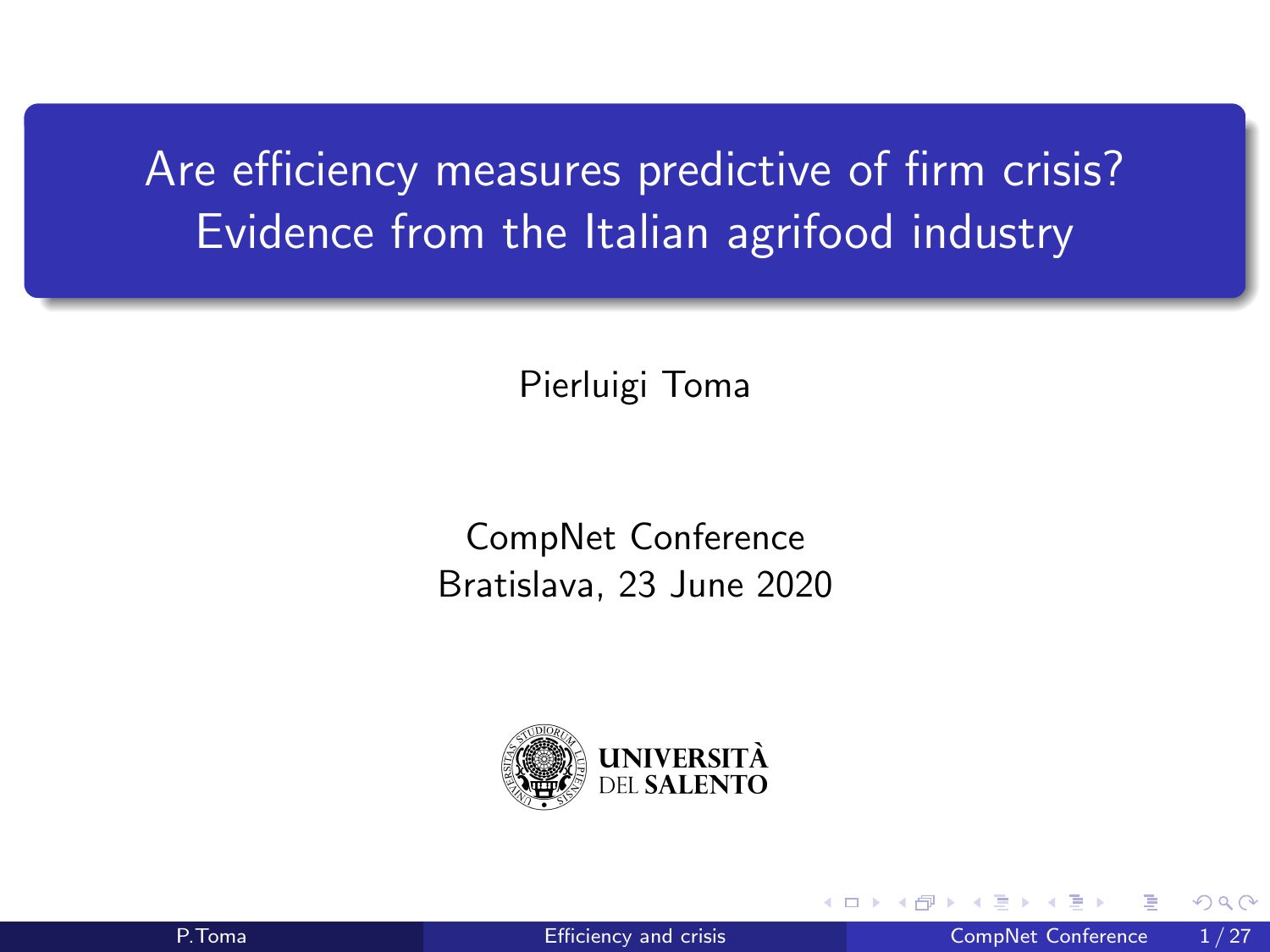## **Contents**

#### **[Introduction](#page-2-0)**

#### 2 [Methodology](#page-6-0)

- **[Productivity Analisys](#page-7-0)**
- **•** [Survival Analysis](#page-11-0)
- 3 [Empirical Application](#page-16-0)

#### [Preliminary Results](#page-22-0)

#### **[Conclusion](#page-30-0)**

4 D F ∢●● ∍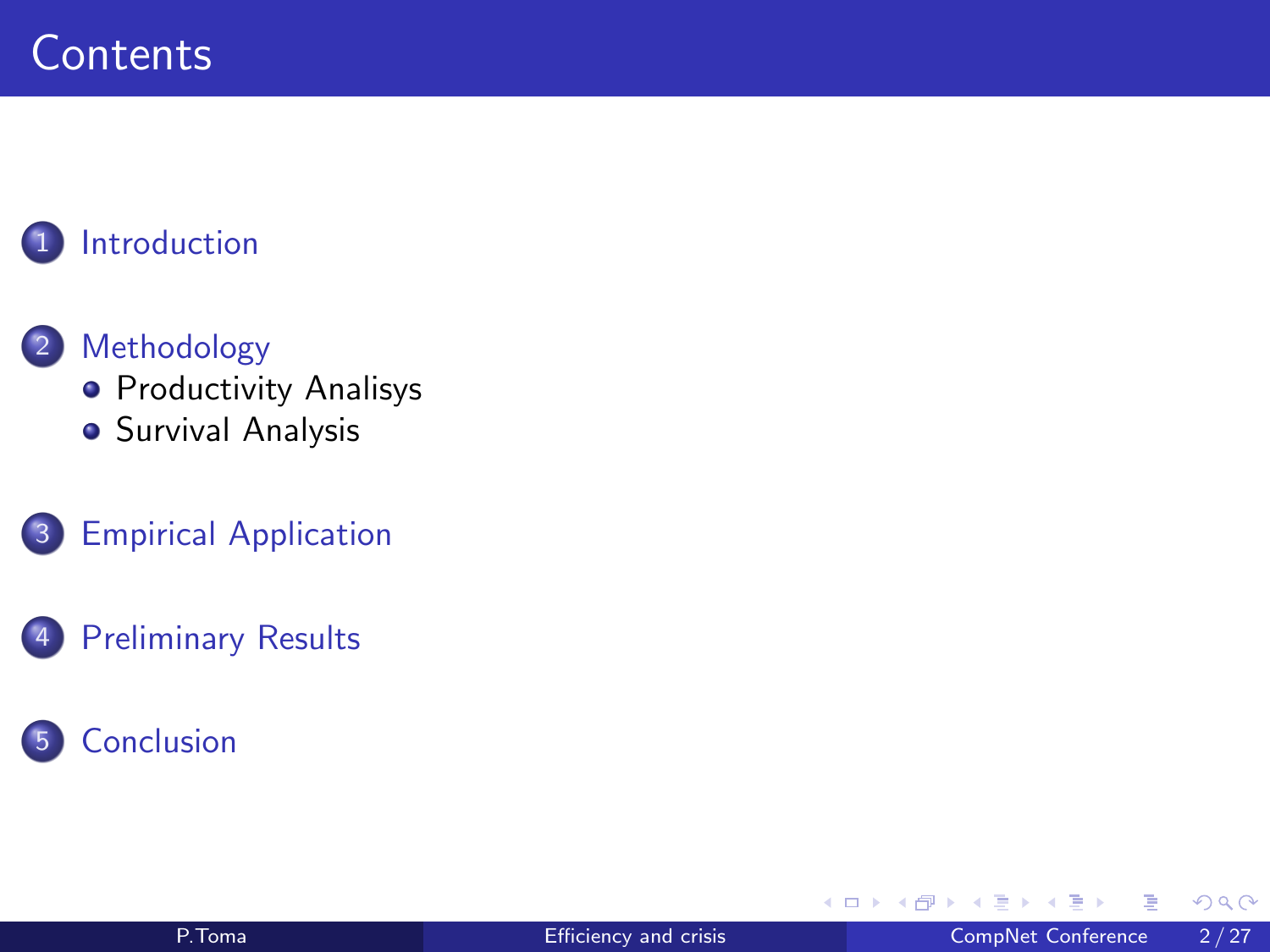<span id="page-2-0"></span>The present study represents an advance in the firm survival research field by examining the role of efficiency and productivity in the context of surviving attitude of firms in specific industries, and testing if it could be considered as a predictive symptom.

4 0 F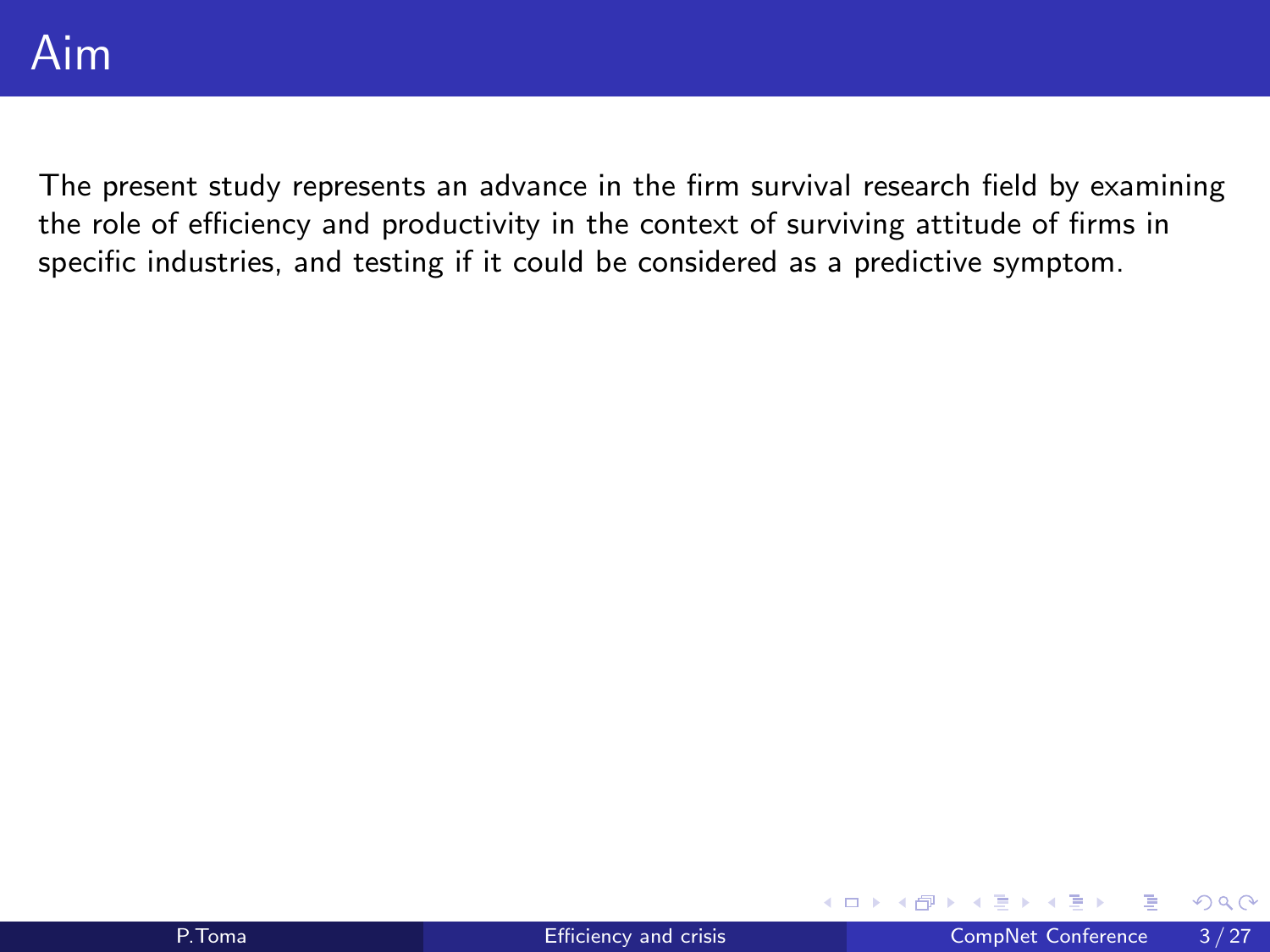The present study represents an advance in the firm survival research field by examining the role of efficiency and productivity in the context of surviving attitude of firms in specific industries, and testing if it could be considered as a predictive symptom.

The agri-food industry, particularly in Italy, is an example of an industry that has experienced a notable growth during the last years in terms of economic significance, number of dedicated firms and geographical scope of activities. However, commonly due to their small size, the main goal, for a large number of agri-food firms is to ensure their survival.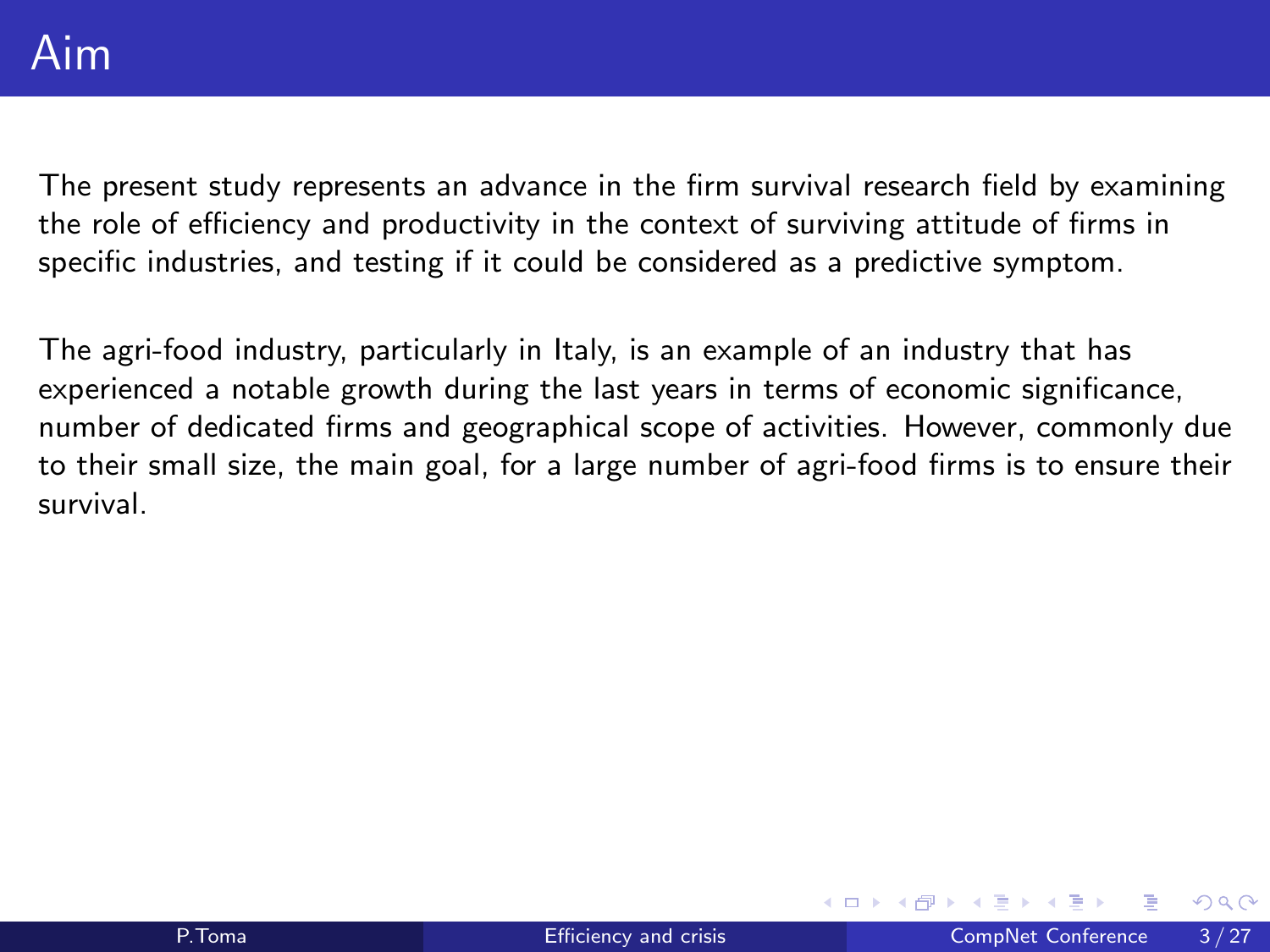The present study represents an advance in the firm survival research field by examining the role of efficiency and productivity in the context of surviving attitude of firms in specific industries, and testing if it could be considered as a predictive symptom.

The agri-food industry, particularly in Italy, is an example of an industry that has experienced a notable growth during the last years in terms of economic significance, number of dedicated firms and geographical scope of activities. However, commonly due to their small size, the main goal, for a large number of agri-food firms is to ensure their survival.

#### Selected Related Literature

- **Audretsch and Mahmood 1995**
- Geroski et al. 2010:
- Strotmann 2007
- **Josefy et al. 2017;**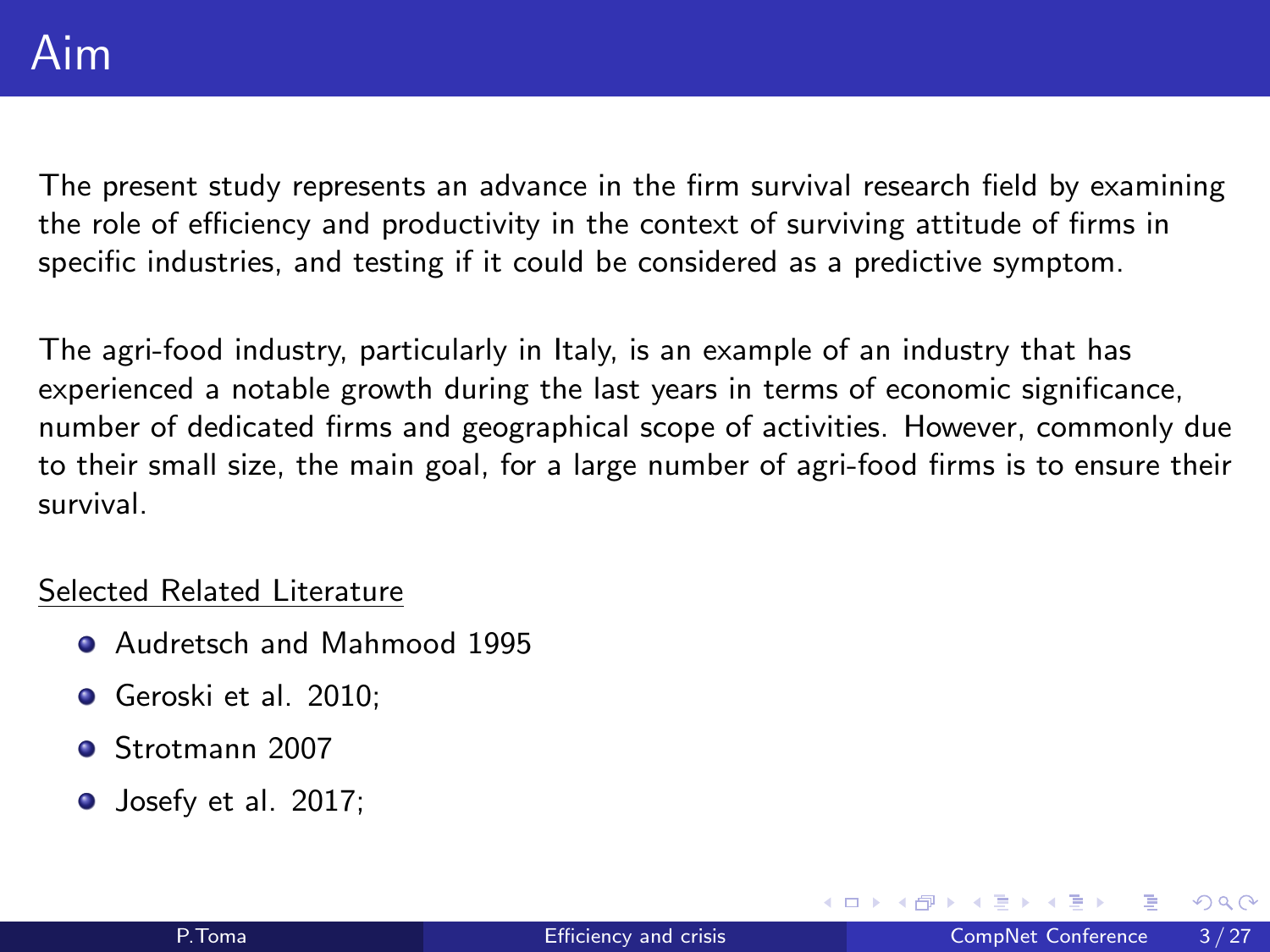- **•** We employ a unique dataset with all agrifood companies failed from 2008 to 2017 in Italy with an associate group of alive companies selected by propensity score method;
- <sup>2</sup> We compute the impact of infrastructure level on the productivity of companies, an open issue in the literature, by applying an appropriate nonparametric approach without any a-priori assumption;
- <sup>3</sup> We compare different innovative measures of productivity (whose effect is often ambiguous) including a measure of managerial performance, as well as other covariates used in previous established studies, that might affect the likelihood of firm failure.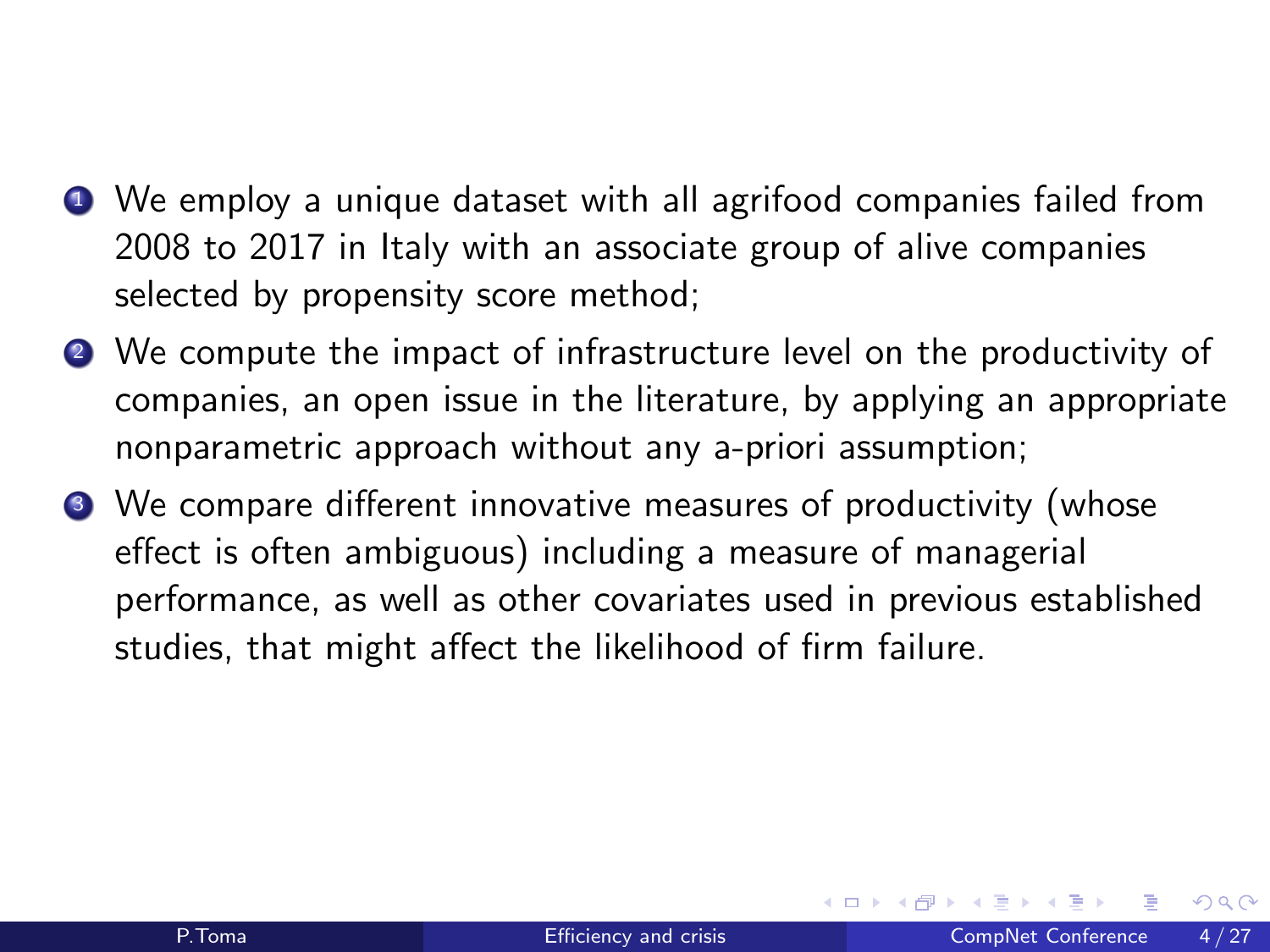### <span id="page-6-0"></span>Methodology

重

 $299$ 

イロト イ部 トイモ トイモト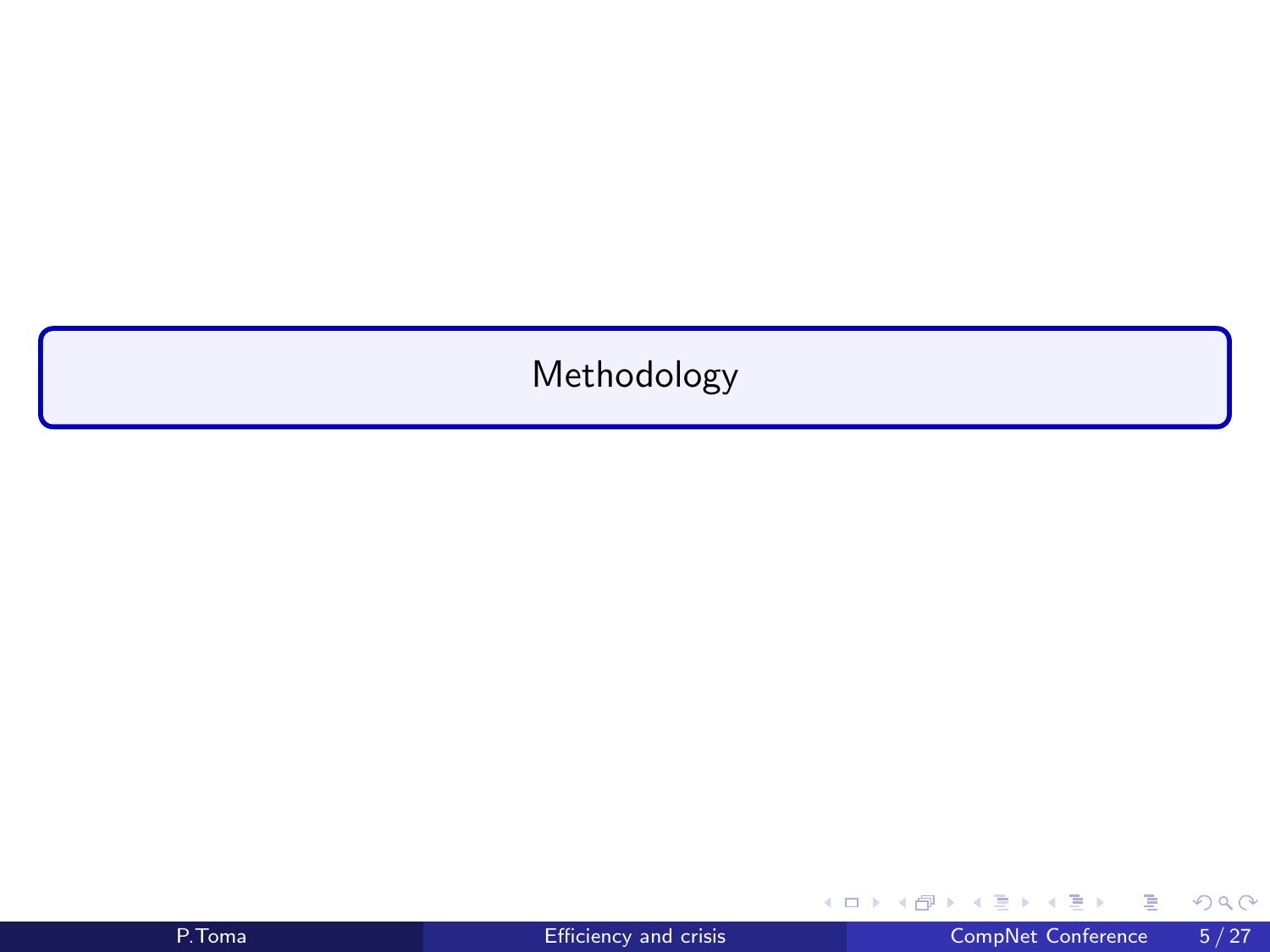<span id="page-7-0"></span>Two-stage approaches  $\rightarrow$  Nonparametric Conditional Efficiency Frontier - Panel Data

- Aim: analyzing the role of context and locatio factor in spurring productivity growth via the analysis of the impact over time of environmental factors (Infrastructure) on efficiency.
- **.** Literature of frontier model with environmental factor:
	- $\rightarrow$  Daraio and Simar (2005)

 $\rightarrow$  Simar and Wilson (2007, 2011) $\rightarrow$  problem with two stage approach

- Separability issue: unit facing different environmental conditions. Environmental variable may influence the production process in two way:
	- **1** May affect the attainable set:  $\Psi^z = \{(x, y) | Z = z, x \text{ can produce } y\},\$
	- 2 May affect the efficiency distribution
	- <sup>3</sup> Daraio et al. (2018) propose a test for separability condition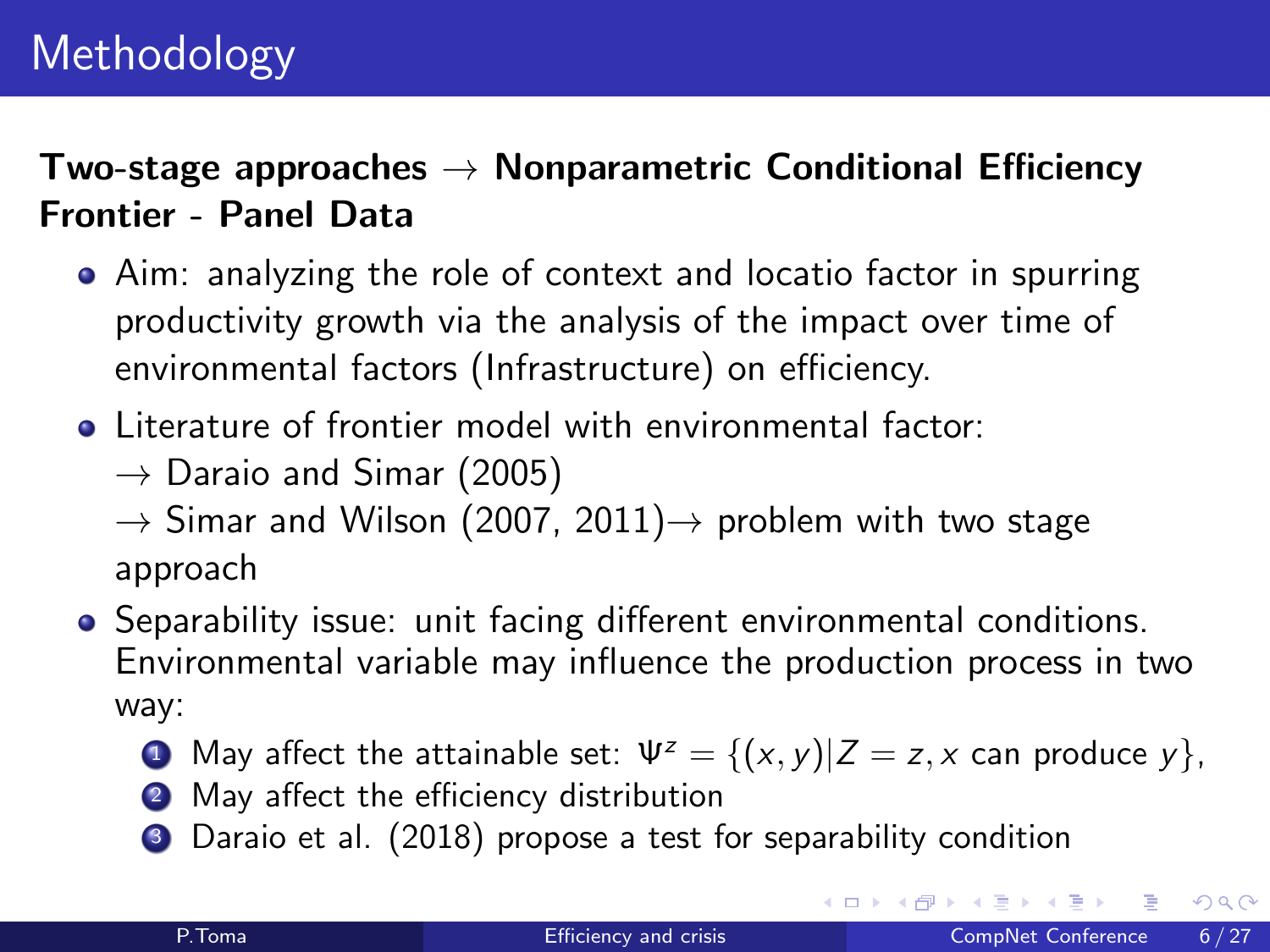- $\bullet$  Following Cazals et al. (2002), Daraio and Simar (2005), Bădin et al. (2012), Mastromarco and Simar (2015):  $\rightarrow$  nonparametric efficiency frontier panel data model with environmental factors
- $\bullet$  According to Mastromarco and Simar (2015), we consider the time  $T$  as an additional conditioning variable and, for each time period  $t$ , define the attainable set  $\Psi^{\mathsf{z}}_t \subset \mathbb{R}_{+}^{\rho+q}$  as the support of the conditional probability:

$$
H^t_{X,Y|Z}(x,y|z) = Prob(X \leq x, Y \geq y|Z=z, T=t)
$$

Accordingly, the conditional output-oriented technical efficiency of a production plan  $(x, y) \in \Psi_t^z$ , at time t facing conditions z, is defined in (Daraio and Simar, 2005) as

$$
\lambda_t(x,y|z) = \sup\{\lambda | (x,\lambda y) \in \Psi^z_t\} = \sup\{\lambda | \mathcal{S}^t_{Y|X,Z}(\lambda y|x,z) > 0\}
$$

where  $S_{Y|X,Z}^t(y|x,z) = Prob(Y \ge y|X \le x, Z = z, T = t)$ .

 $2990$ 

 $A \equiv \begin{pmatrix} 1 & 0 & 0 \\ 0 & 1 & 0 \\ 0 & 0 & 0 \end{pmatrix} \in A \Rightarrow A \equiv \begin{pmatrix} 1 & 0 & 0 \\ 0 & 1 & 0 \\ 0 & 0 & 0 \end{pmatrix} \in A$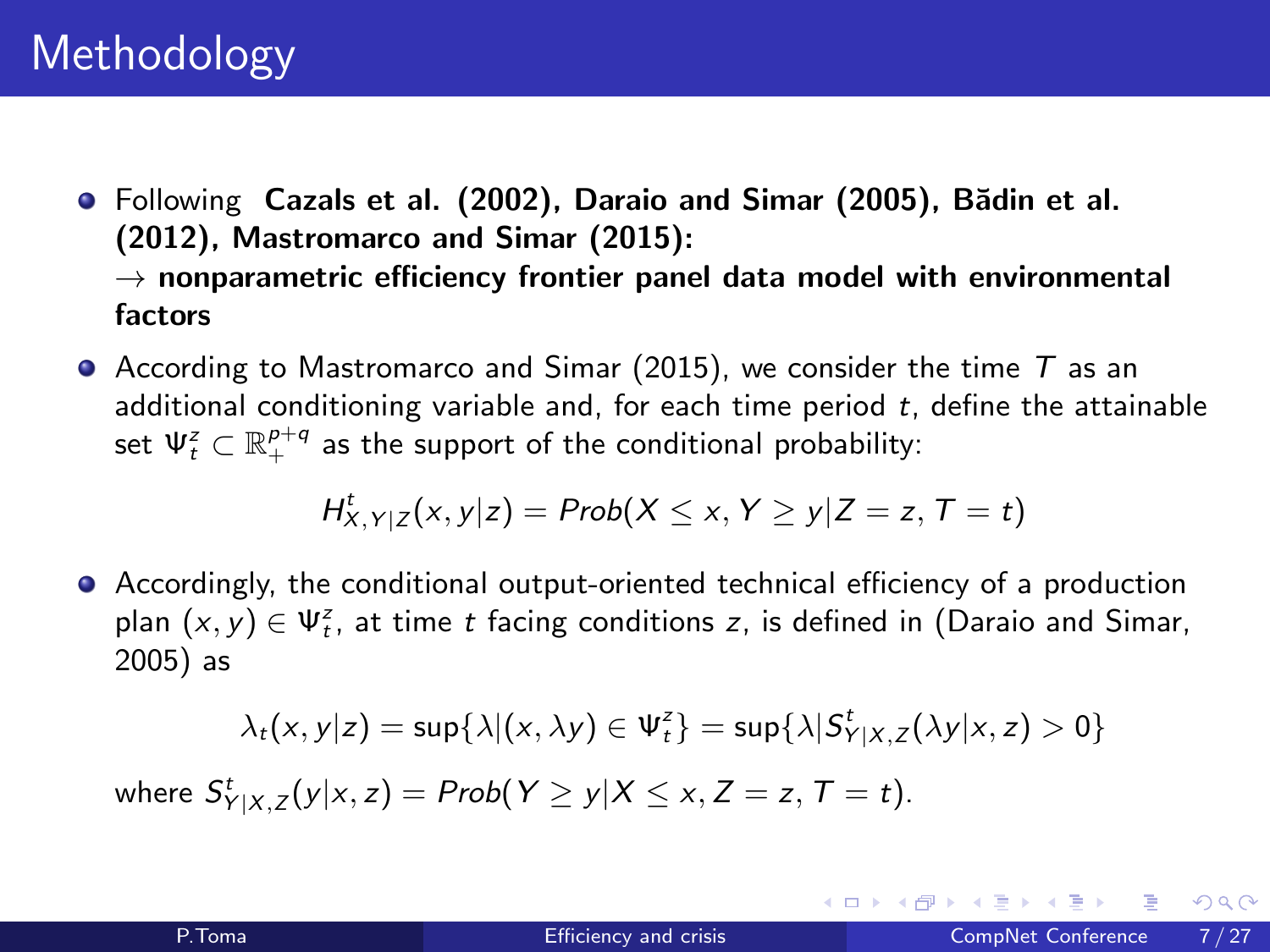$\Delta_{i,t}(X, Y | Z, T)$  taking into account the time dependence in the value added; shift of the frontier; Infrastructure affect the production process.

$$
\bullet \ \ R_O(X_{i,t},Y_{i,t}|Z_{i,t})=\tfrac{\hat{\lambda}^{DEA}(x,y|z)}{\hat{\lambda}^{DEA}(x,y)}
$$

Analysis of  $R_0(X_{i,t}, Y_{i,t}|Z_{i,t})$  marginally, as a function of Z: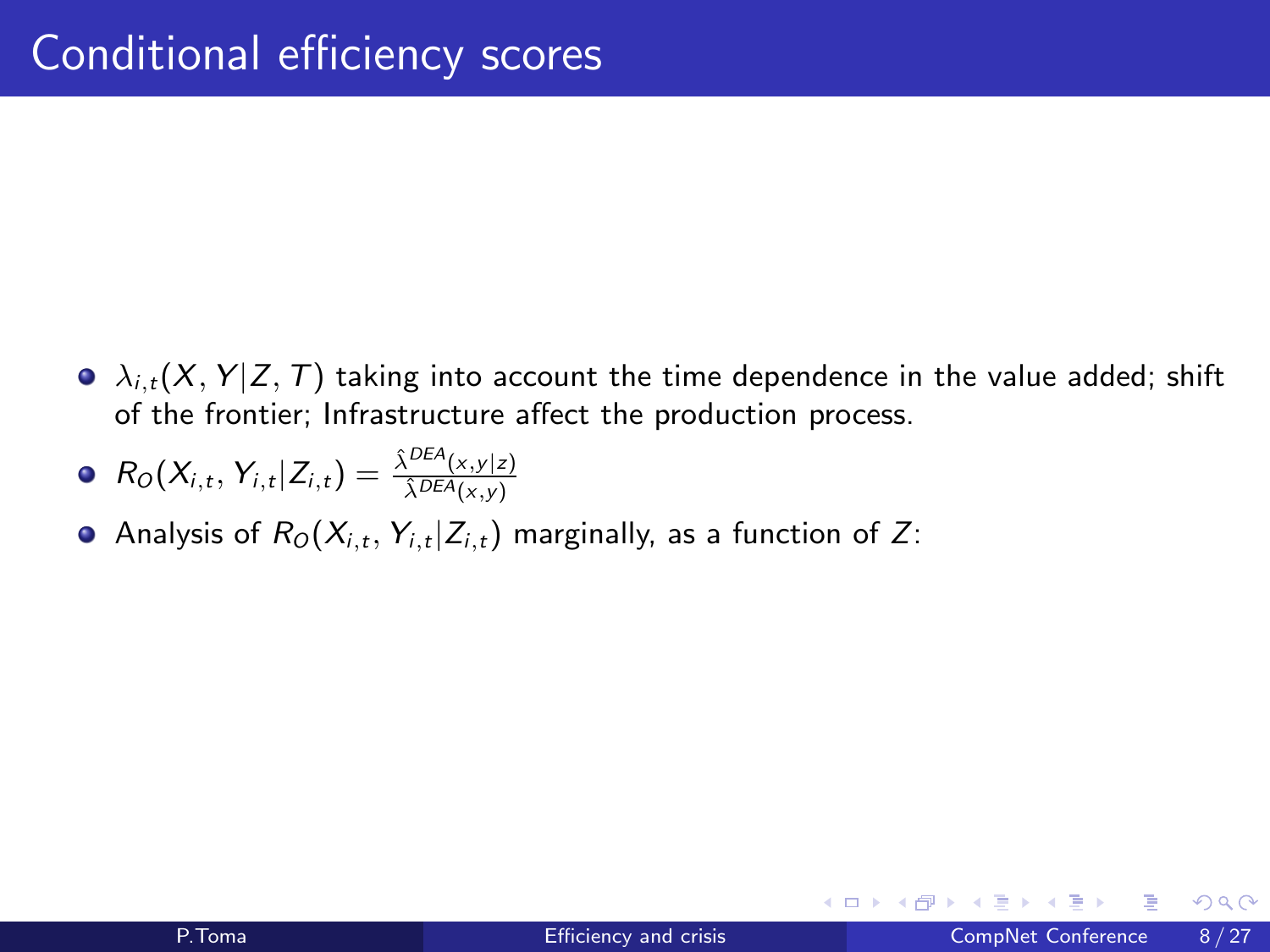We use, as in Badin et al. (2012), the flexible location-scale regression model:

$$
\lambda_t(X,Y|z) = \mu(z,t) + \sigma(z,t)\epsilon
$$

where we assume that  $E[\epsilon|z,t] = 0$  and  $V[\epsilon|z,t] = 1$ .

This model allows us to capture the location  $\mu(z,t) = E[\lambda_t(X, Y | Z = z)]$  and the scale effect  $\sigma^2(z,t)=V[\lambda_t(X,Y|Z=z)])$ . So the idiosyncratic part of the conditional efficiency will be estimated for  $i = 1, ..., n$  and  $t = 1, ..., s$  by

$$
\hat{\epsilon}_{i,t} = \frac{\hat{\lambda}_t(x_{i,t}, y_{i,t}|z_{i,t}) - \hat{\mu}(z_{i,t}, t)}{\hat{\sigma}(z_{i,t),t}}.
$$

We estimate a location scale model for  $\hat{\lambda}_t(x_{i,t}, y_{i,t}|z_{i,t})$ . So we obtain  $\hat{\mu}(z_{i,t}, t)$  by regressing  $log \hat{\lambda}_t(x_{i,t},y_{i,t}|z_{i,t})$  on  $(t,z)$  and  $\hat{\sigma}^2(z_{i,t},t)$  by regressing the squared residuals of the preceding regression on  $(t, z)$ .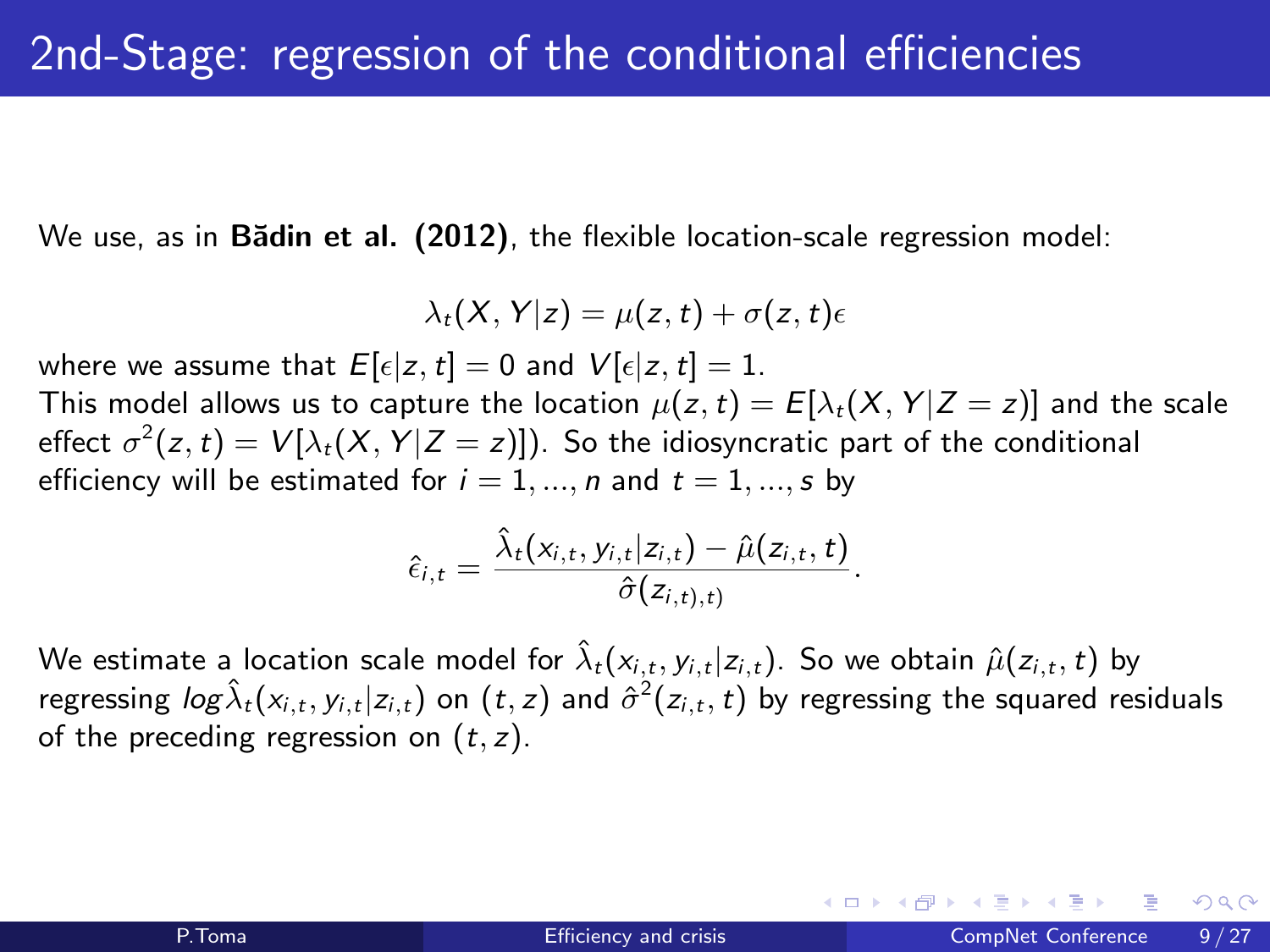<span id="page-11-0"></span>In the second phase of this study, a COX proportional Hazard Regression is conducted on the statistical units, i.e. firms included in the dataset.

∍

∢ 口 ≯ ∢ 何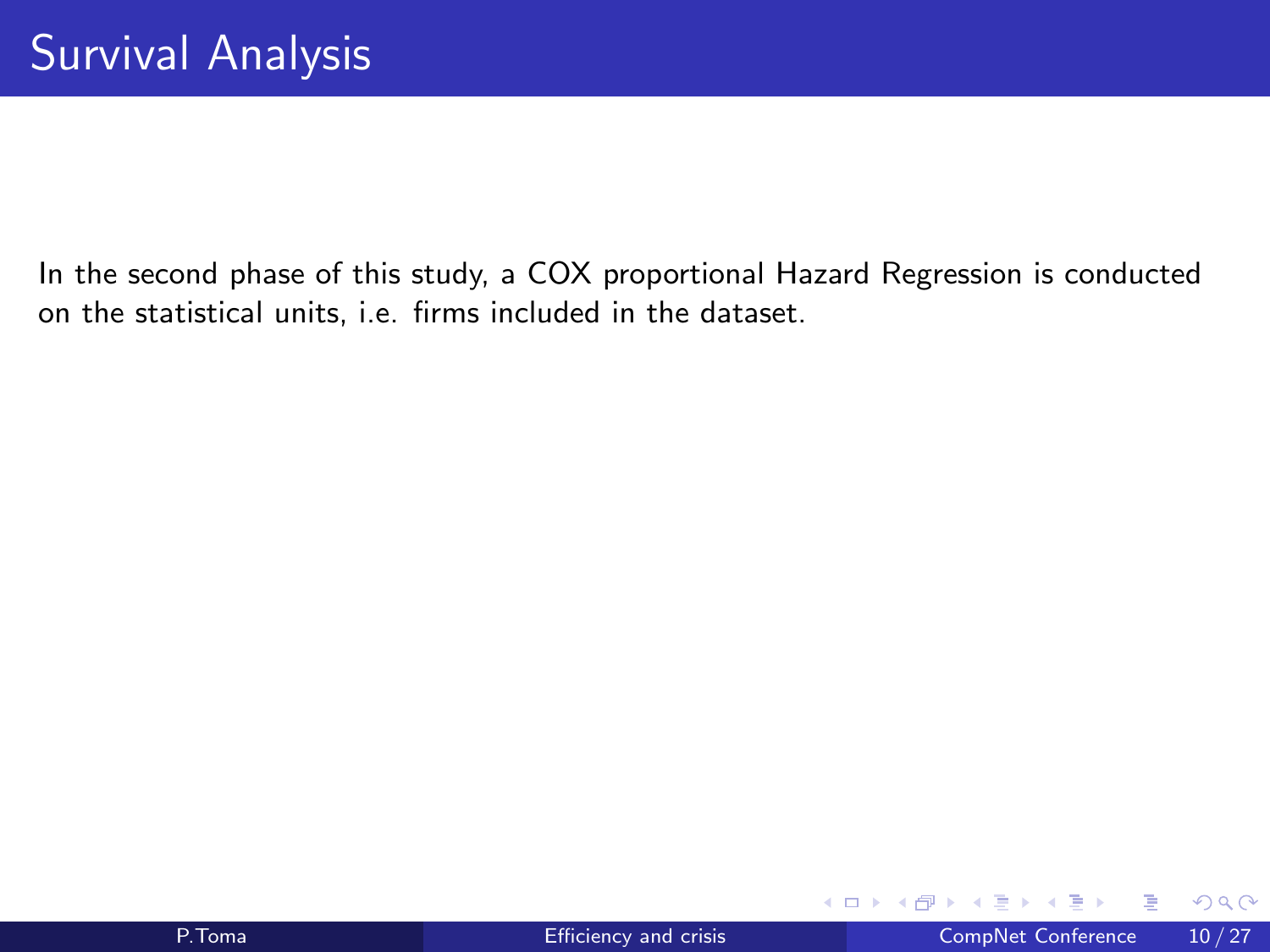In the second phase of this study, a COX proportional Hazard Regression is conducted on the statistical units, i.e. firms included in the dataset.

Some firm-specific features, such as conditional efficiency score, unconditional efficiency score, managerial efficiency score and the Altman score, are identified as covariates in the survival analysis, while the duration, measured in year, as dependent variable.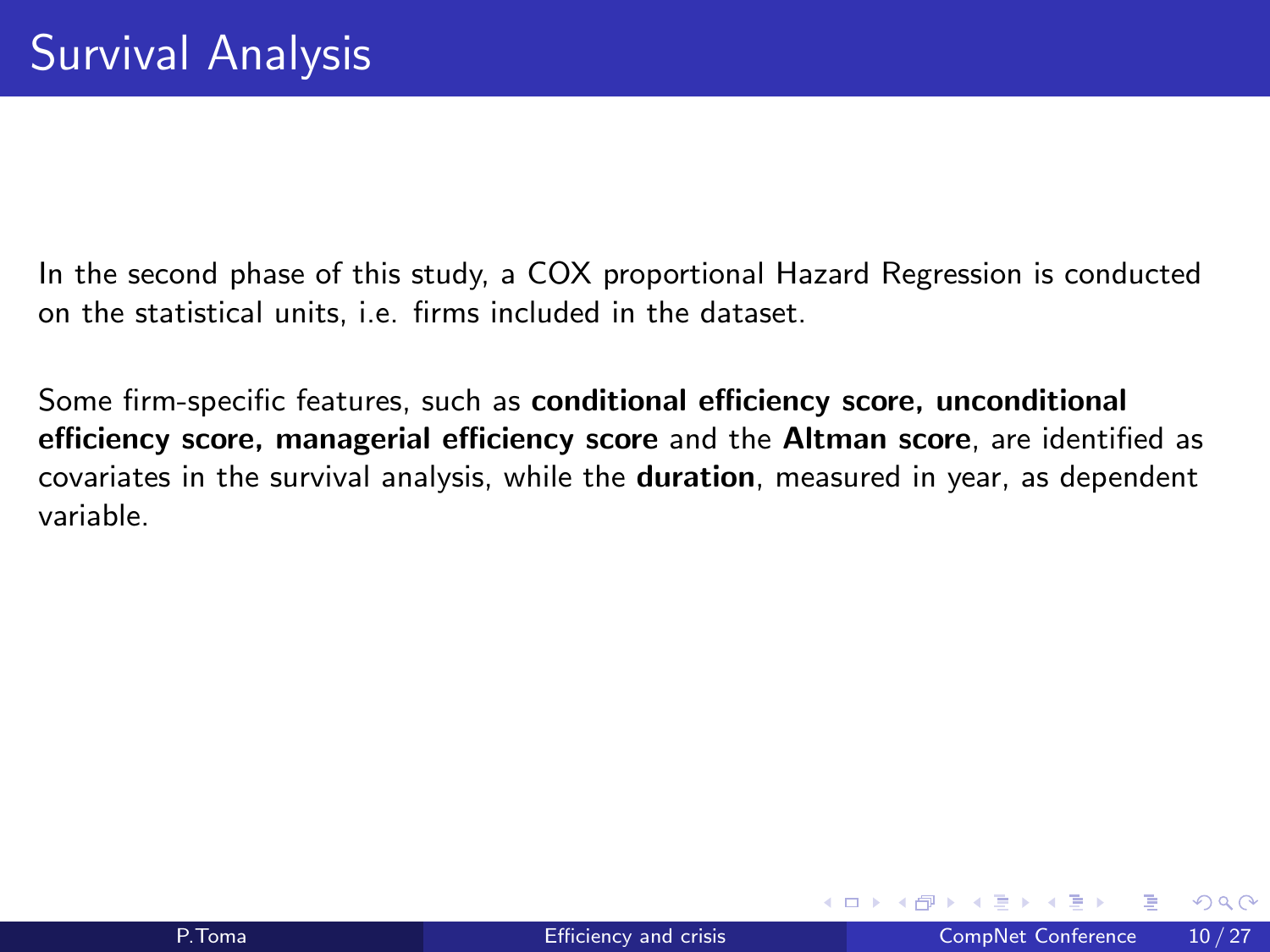In the second phase of this study, a COX proportional Hazard Regression is conducted on the statistical units, i.e. firms included in the dataset.

Some firm-specific features, such as conditional efficiency score, unconditional efficiency score, managerial efficiency score and the Altman score, are identified as covariates in the survival analysis, while the duration, measured in year, as dependent variable.

The dependent variable is directly measured by the firm survival, computed on the basis of the firm exit date from the market, due to its inability to survive (e.g., Agarwal and Sarkar 2002; Klepper 2002).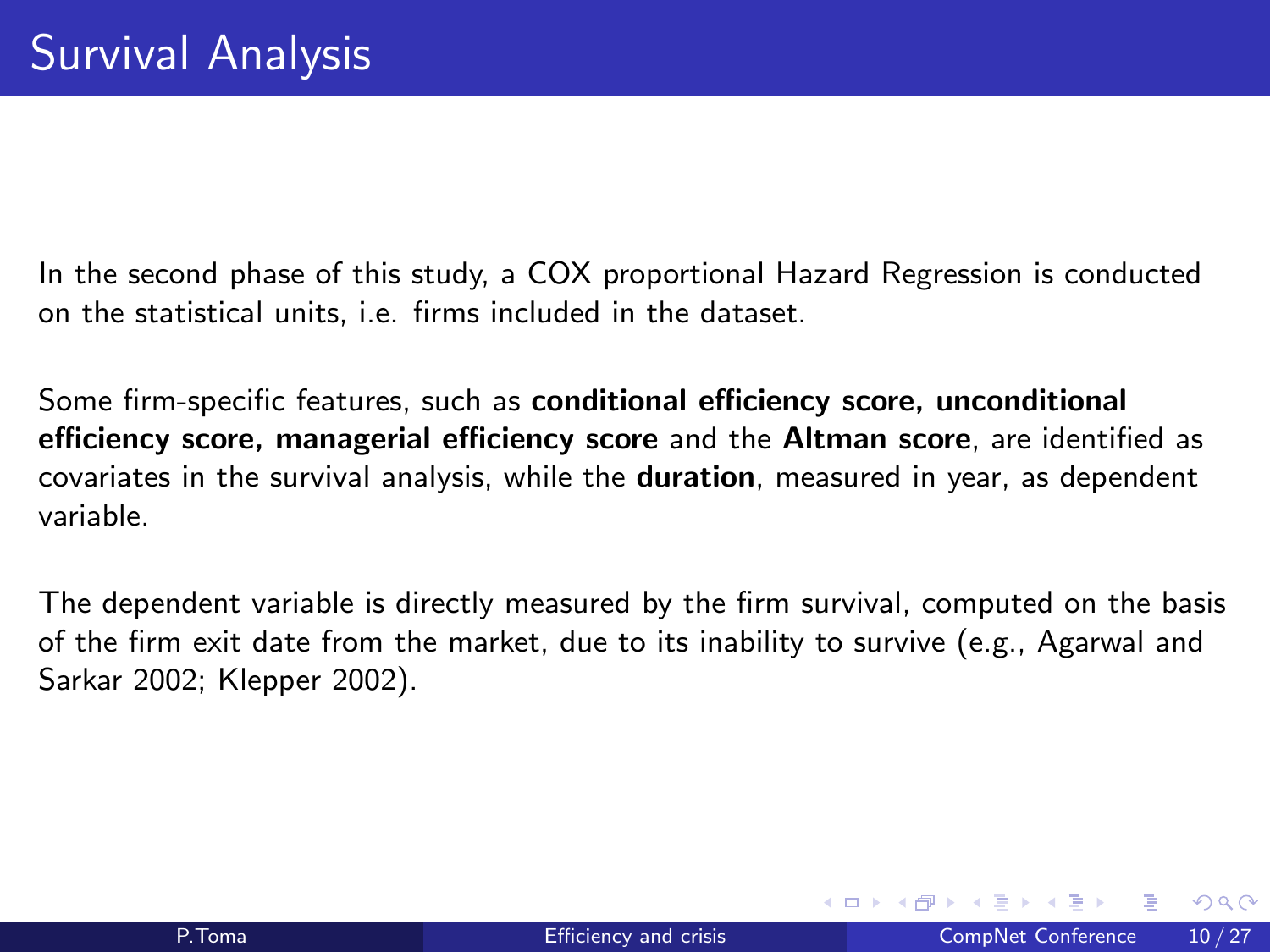The Cox model specifies the hazard of firm exit as:

$$
h_i(t) = h_0 \exp(\beta^t x)
$$

where  $h_0(t)$  is the unknown baseline hazard function, x denotes the vector of covariates expected to shift the hazard of exit proportionally in each year, and  $\beta$  is a vector of parameters to be estimated (Hosmer and Lemeshow 1999).

◂**◻▸ ◂◚▸**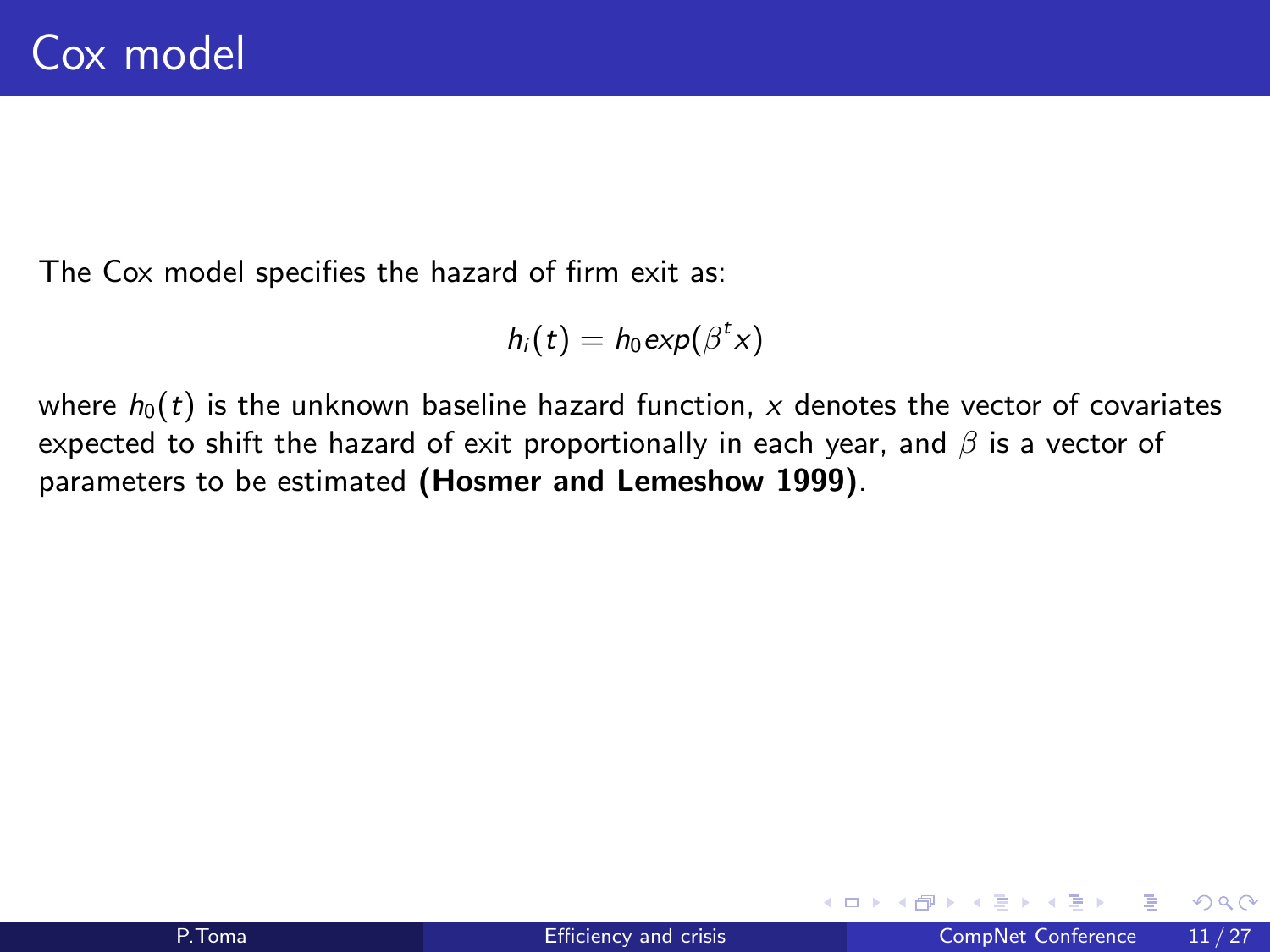The Cox model specifies the hazard of firm exit as:

$$
h_i(t) = h_0 \exp(\beta^t x)
$$

where  $h_0(t)$  is the unknown baseline hazard function, x denotes the vector of covariates expected to shift the hazard of exit proportionally in each year, and  $\beta$  is a vector of parameters to be estimated (Hosmer and Lemeshow 1999).

This analytic method has been used by Audretsch and Mahmood (1995) to analyze new firm survival and, for example, by Boyer and Blazy (2014) in their analysis of survival of micro-startups. In addition, the findings of Cader and Leatherman (2011) provide strong support for the use of Cox hazard models for firm survival analysis.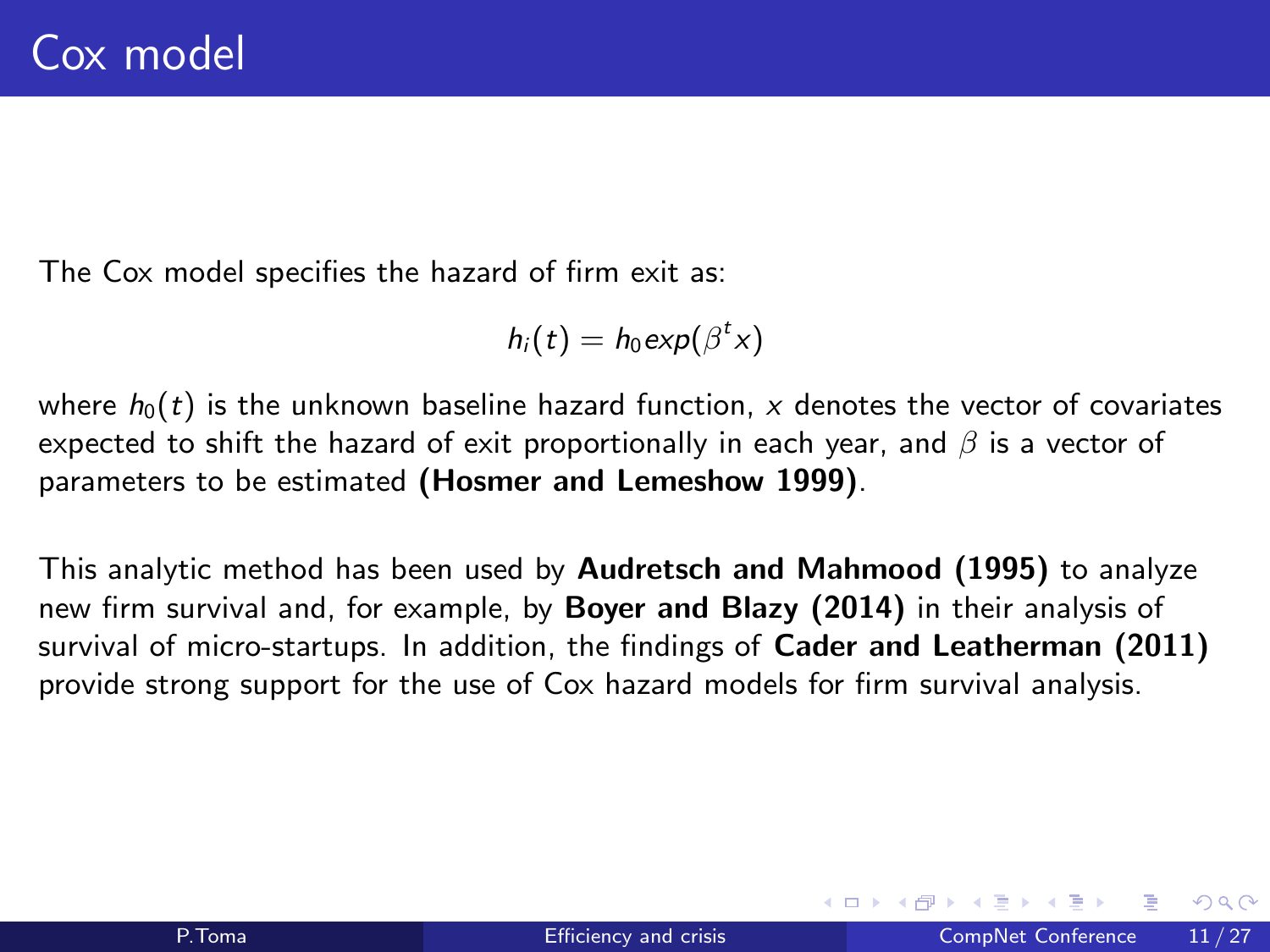#### <span id="page-16-0"></span>Empirical Application

重

 $299$ 

イロト イ部 トイモ トイモト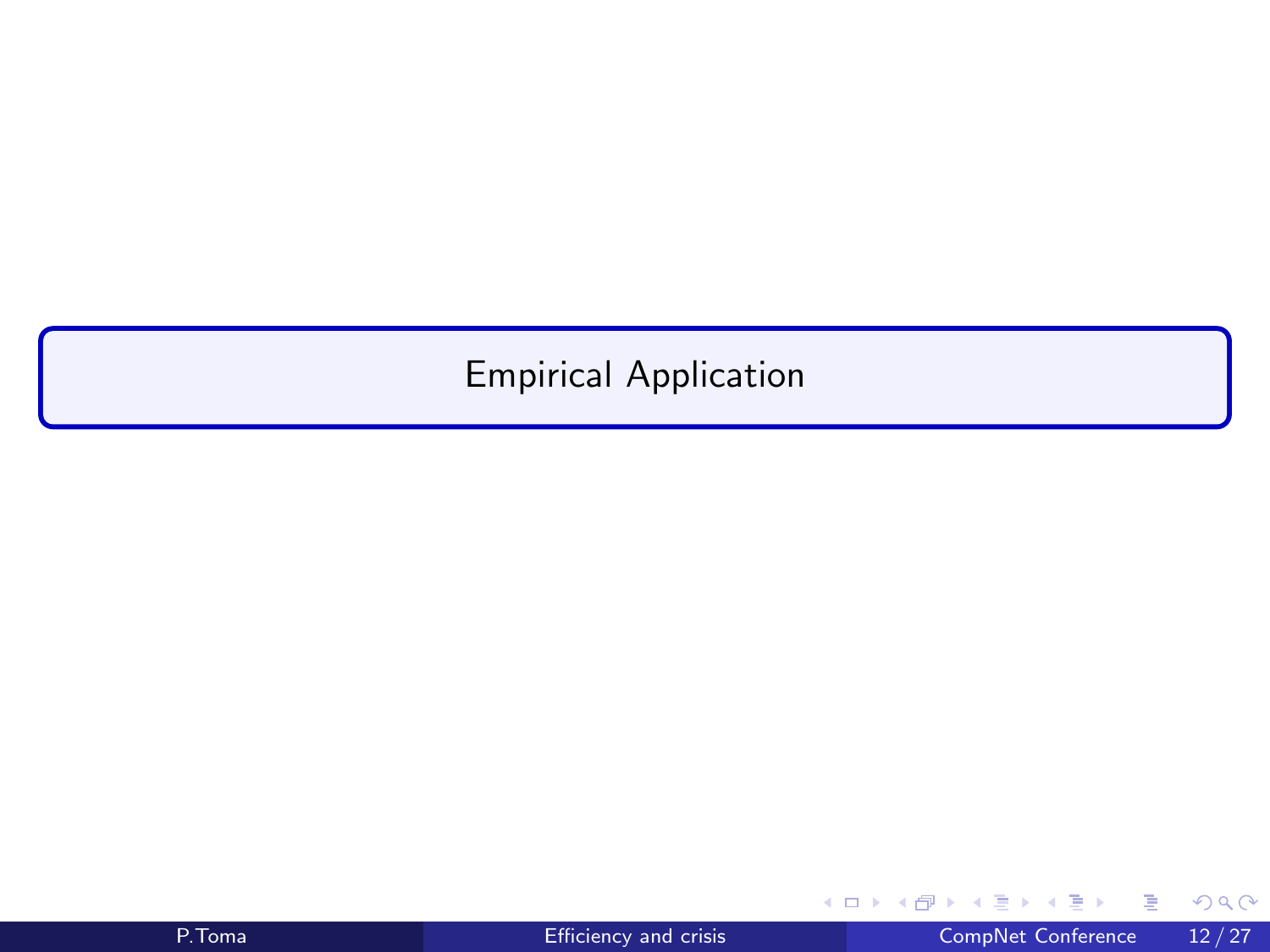Dataset 356 agrifood firms located in Italy, divided by Province

Period 2009 / 2018

Output Added value

Inputs Labour defined by the number of workers Capital stock defined by the material assets

Env. Variable Indicator of infrastructure at province level

Data source: data are sourced from AIDA. The extraction was conducted selecting the activity code manufacture of agri food industry in line with Nace Rev.2, adopted by a large part of scientific literature.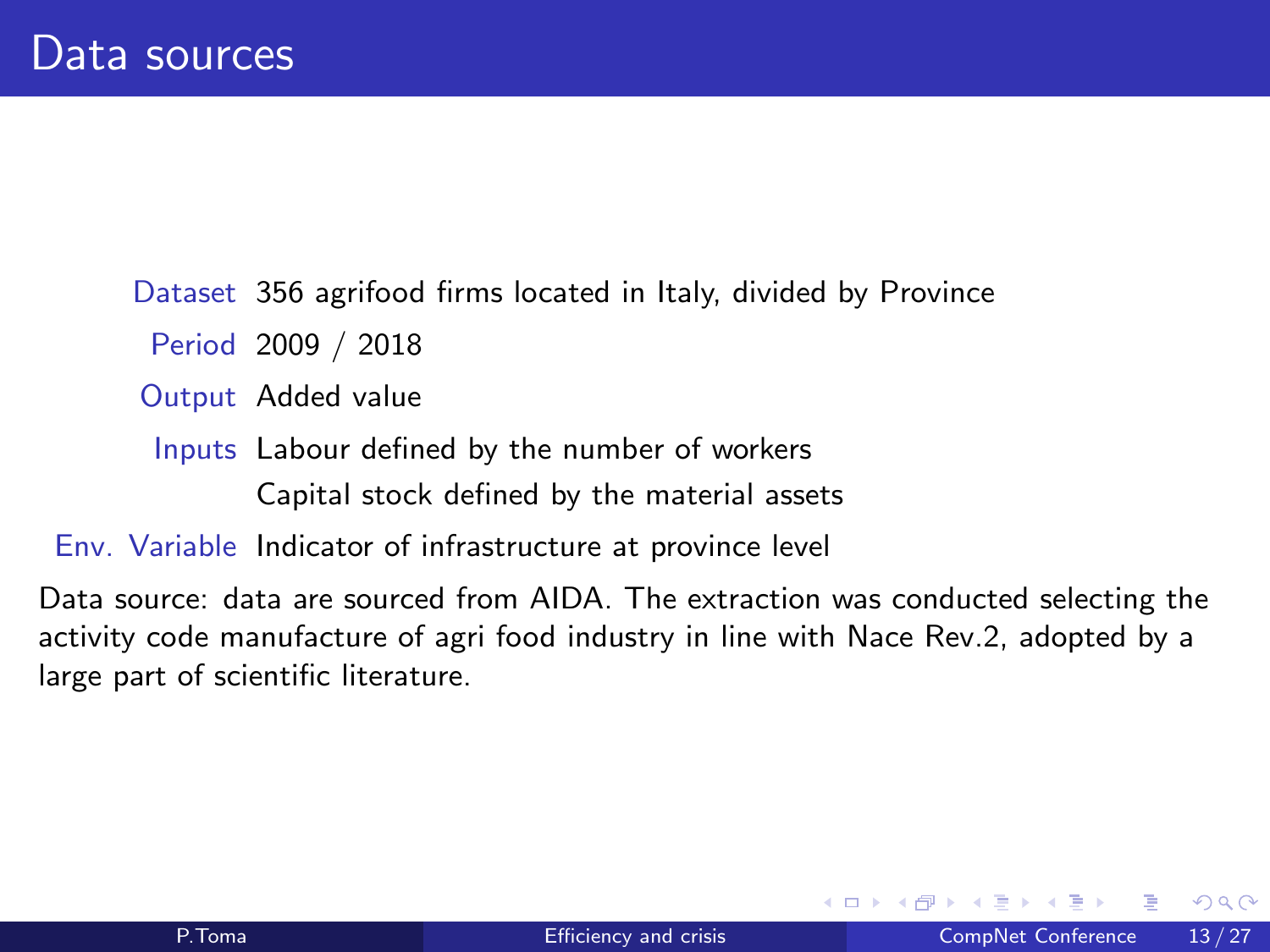The sample is constituted by the total of firms dissolved during the period 2009/2018, in Italy, belonging to sector 10 of Nace Rev. 2 and non-dissolved firms, identified through the propensity score matching on the basis of the following observable characteristics:

- Revenues in 2009 (first year of the analysis);
- **•** Province:
- **•** Sector code:

Non-dissolved firms have been considered right-censored.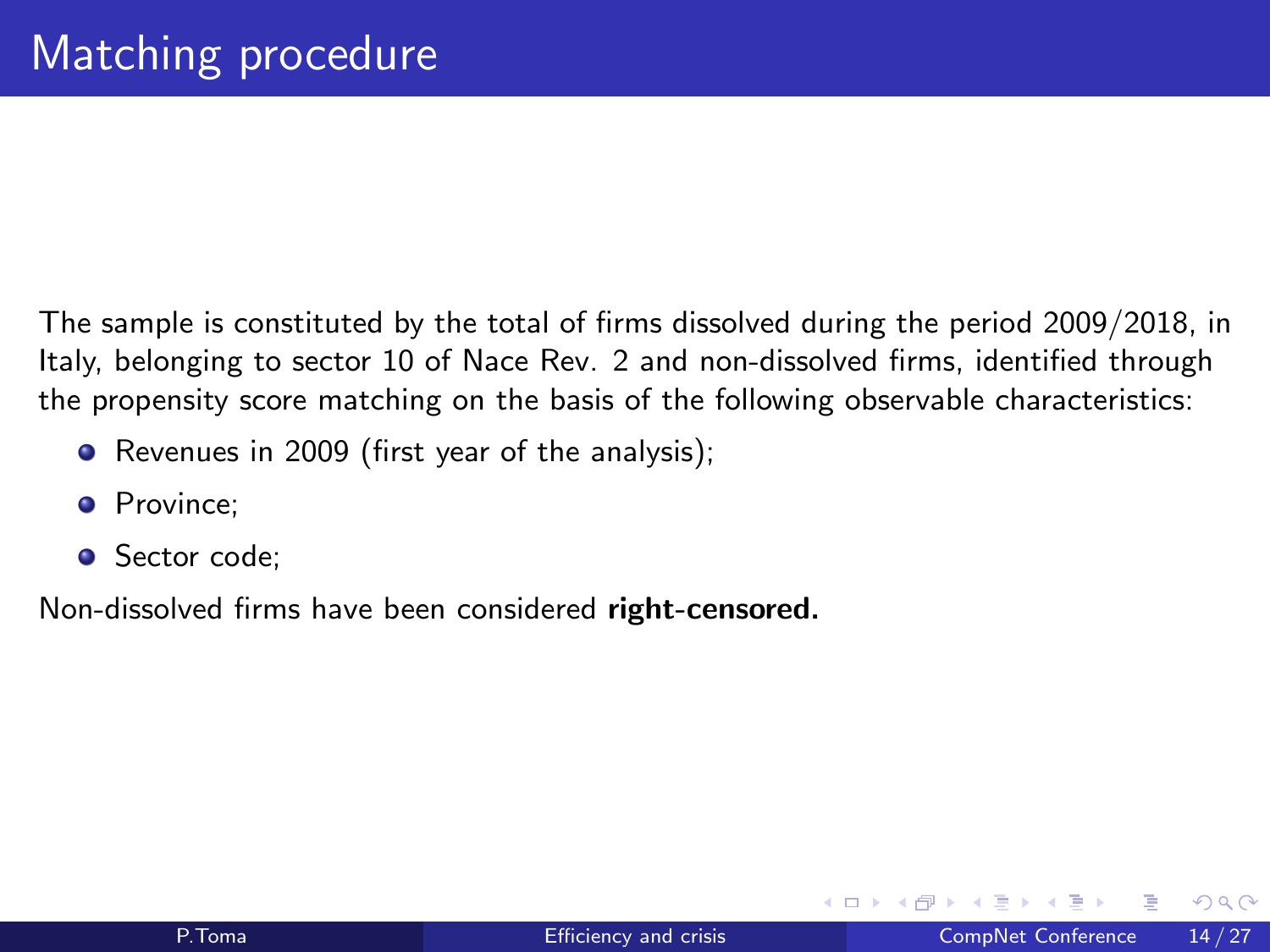The level of competitiveness and attractiveness of a territory is determined by the adequacy of the economic and social infrastructures present in the reference areas:

- o road and railway network;
- **o** ports and airports;
- **•** energy and environmental systems and networks;
- **o** cultural and recreational facilities;
- **•** educational and health facilities;

4 D F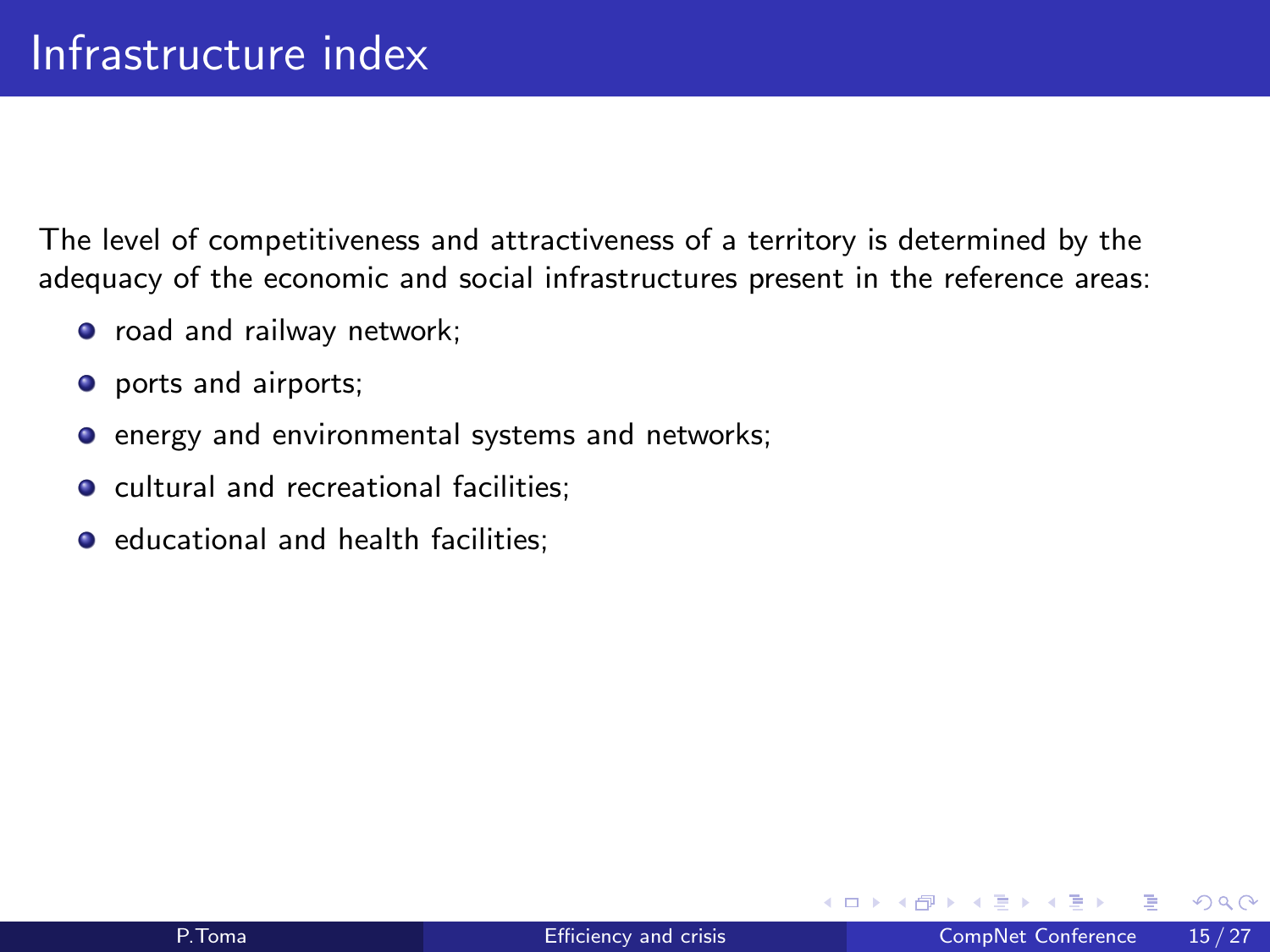The level of competitiveness and attractiveness of a territory is determined by the adequacy of the economic and social infrastructures present in the reference areas:

- o road and railway network;
- **o** ports and airports;
- **•** energy and environmental systems and networks;
- **o** cultural and recreational facilities;
- **•** educational and health facilities;

A PCA was carried out using the correlation matrix and in order to neutralize the effects of the different territorial dimension, the endowment indicator must be related to a similar indicator of potential demand (e.g. Population, surface or an actual demand indicator).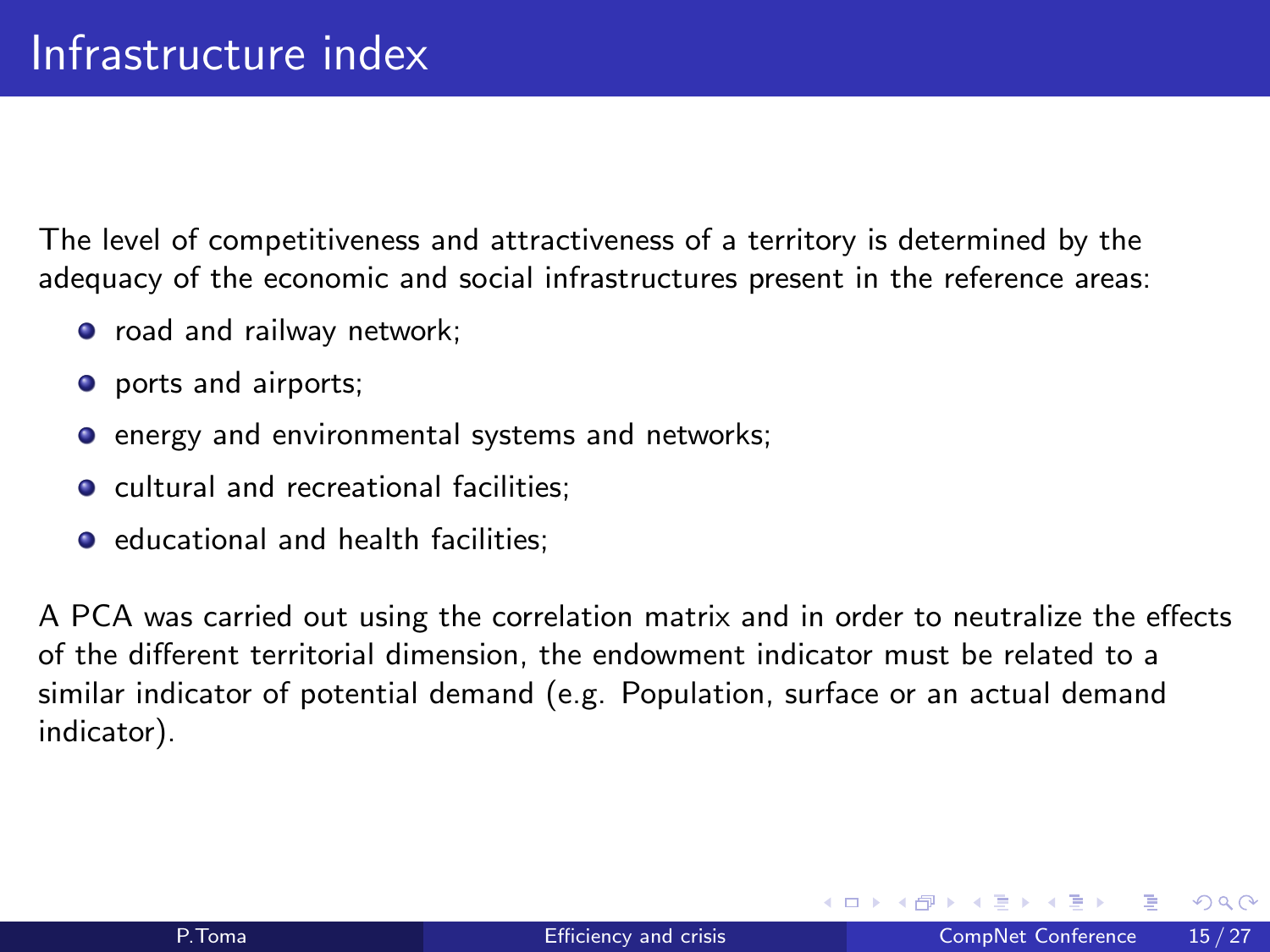

Figure: Full ratios  $\hat{R_0}(x,y|z,t)$  as a marginal function of time and infrastructure for full frontier

4 D F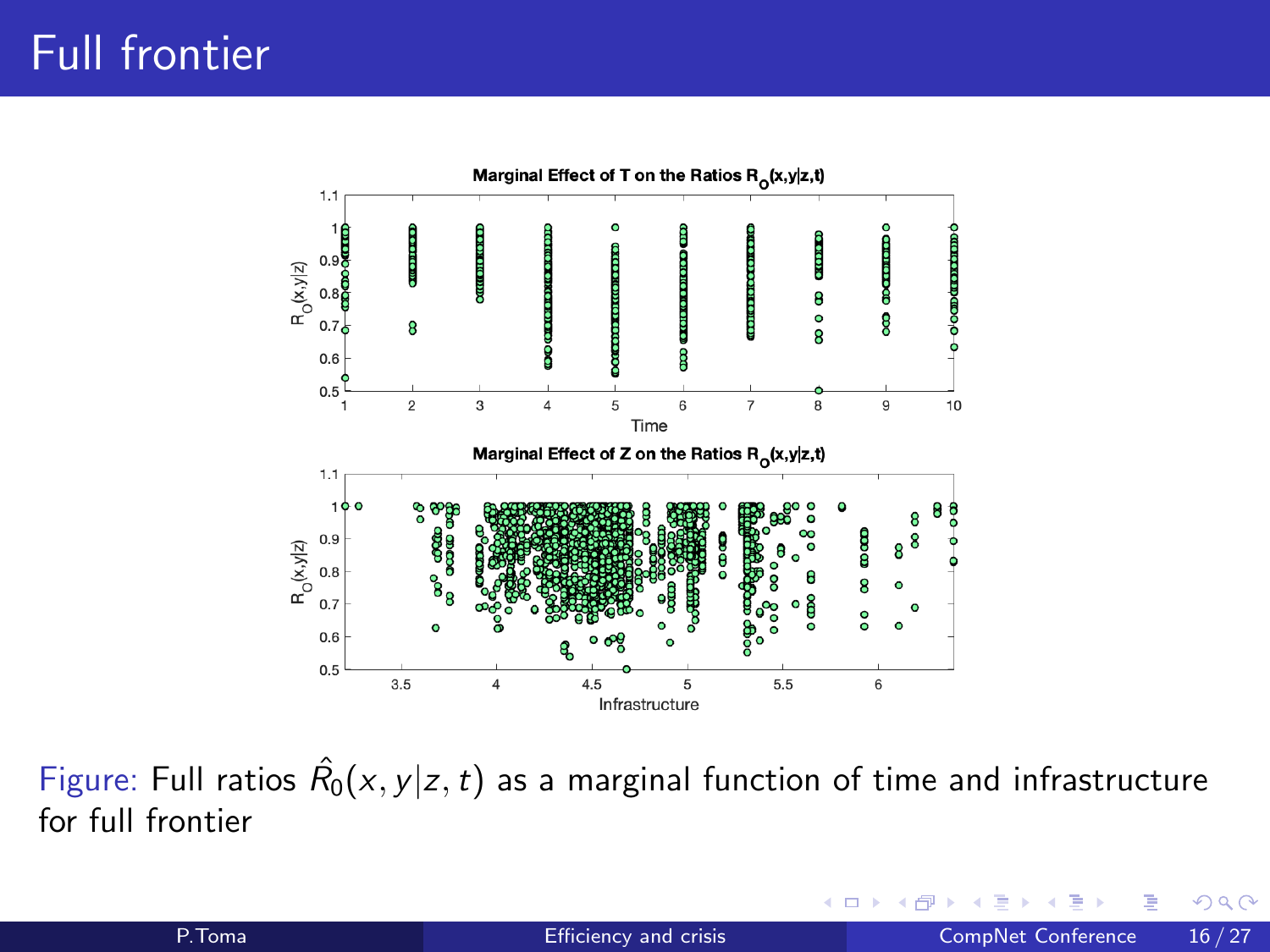#### <span id="page-22-0"></span>Preliminary Results

重

 $2990$ 

イロト イ部 トイモ トイモト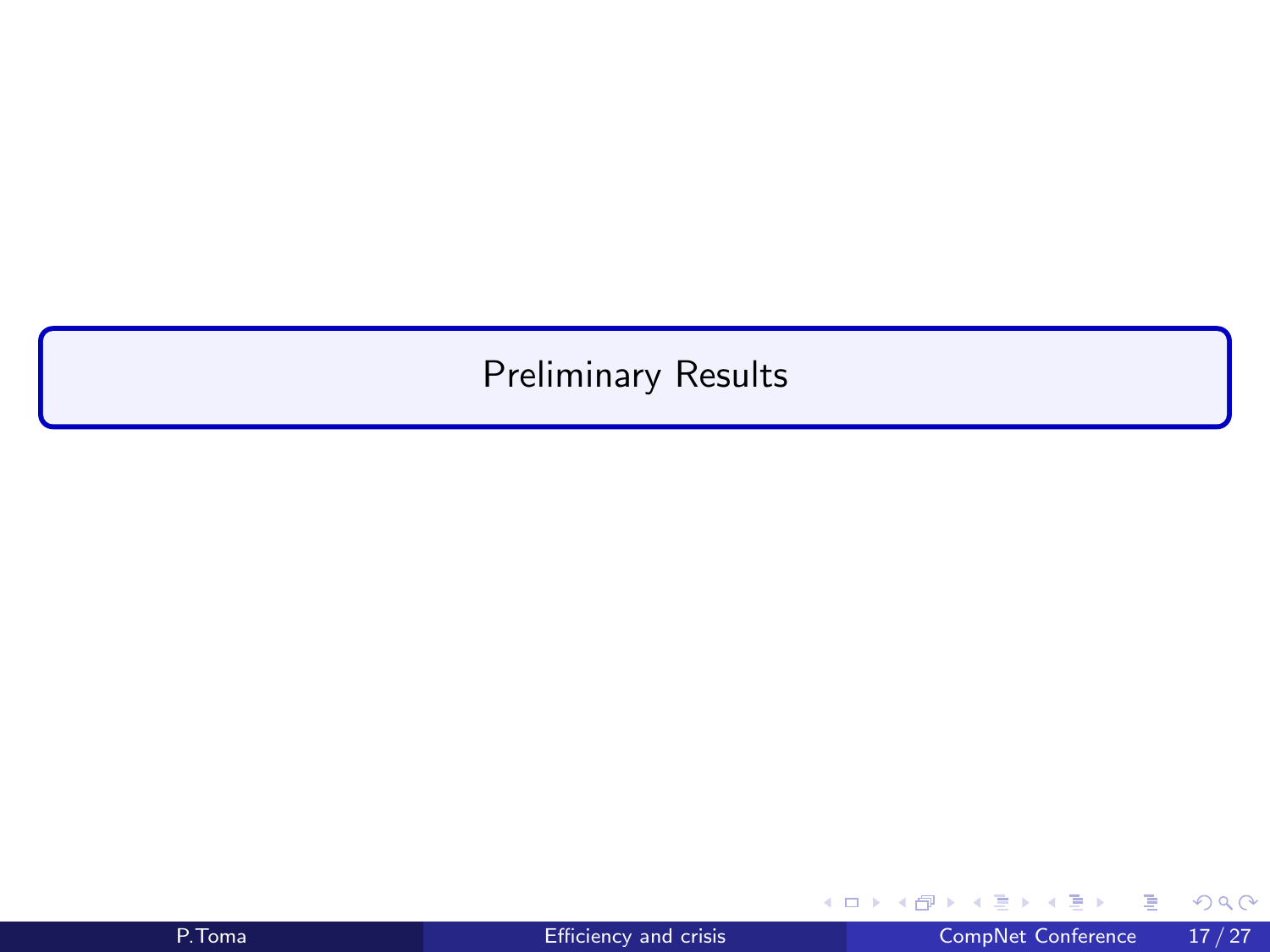

Figure: Geometric mean of conditional inefficiency rate

 $\mathcal{A}$ 重 P. Toma **[Efficiency and crisis](#page-0-0)** CompNet Conference 18/27

J.

Þ  $\mathbf{p}$ 

K.

**← ロ → → ← 何 →** 

É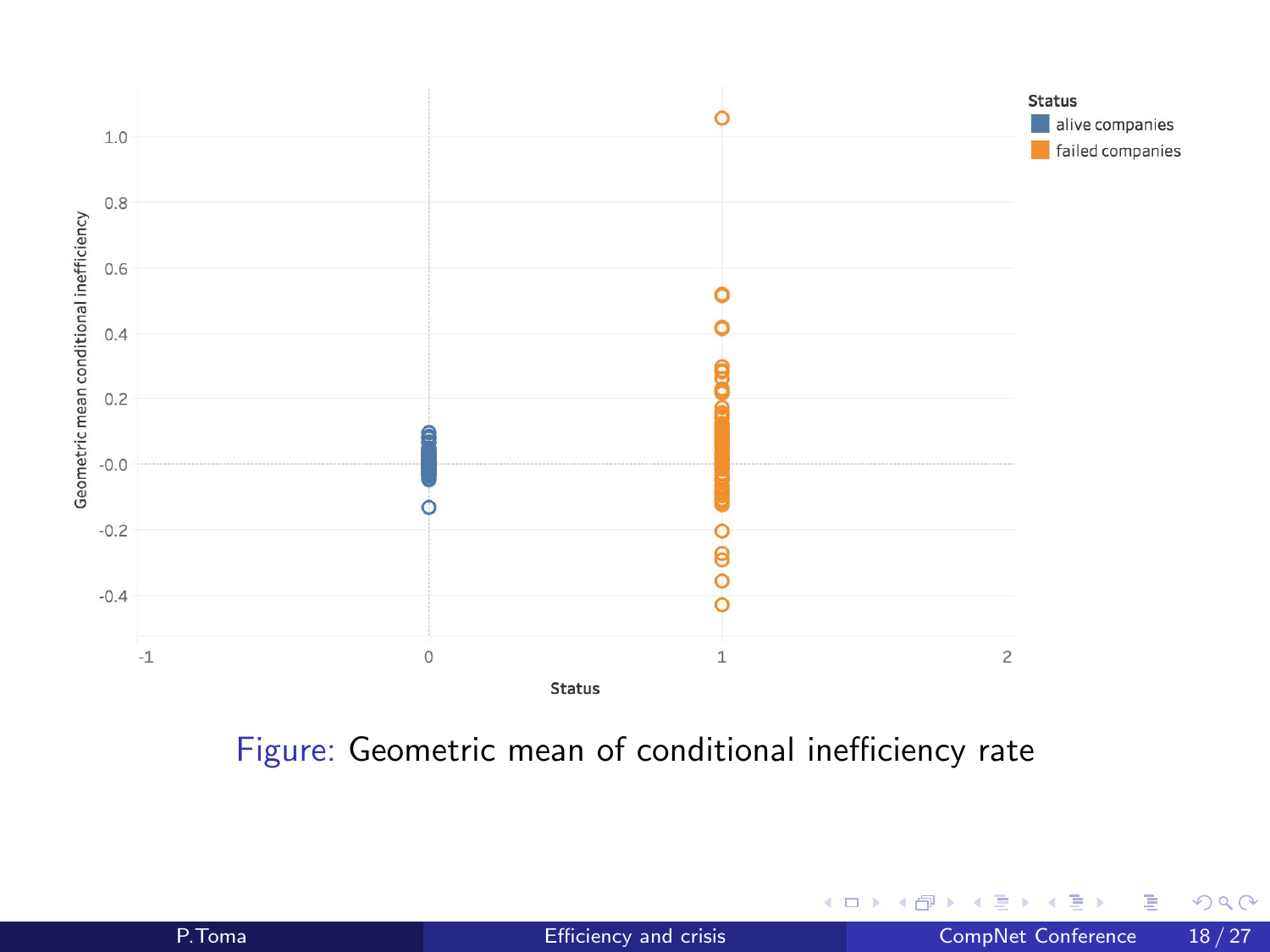

Figure: Average conditional inefficiency by duration

×

**∢ ロ ▶ ィ 伊** 

É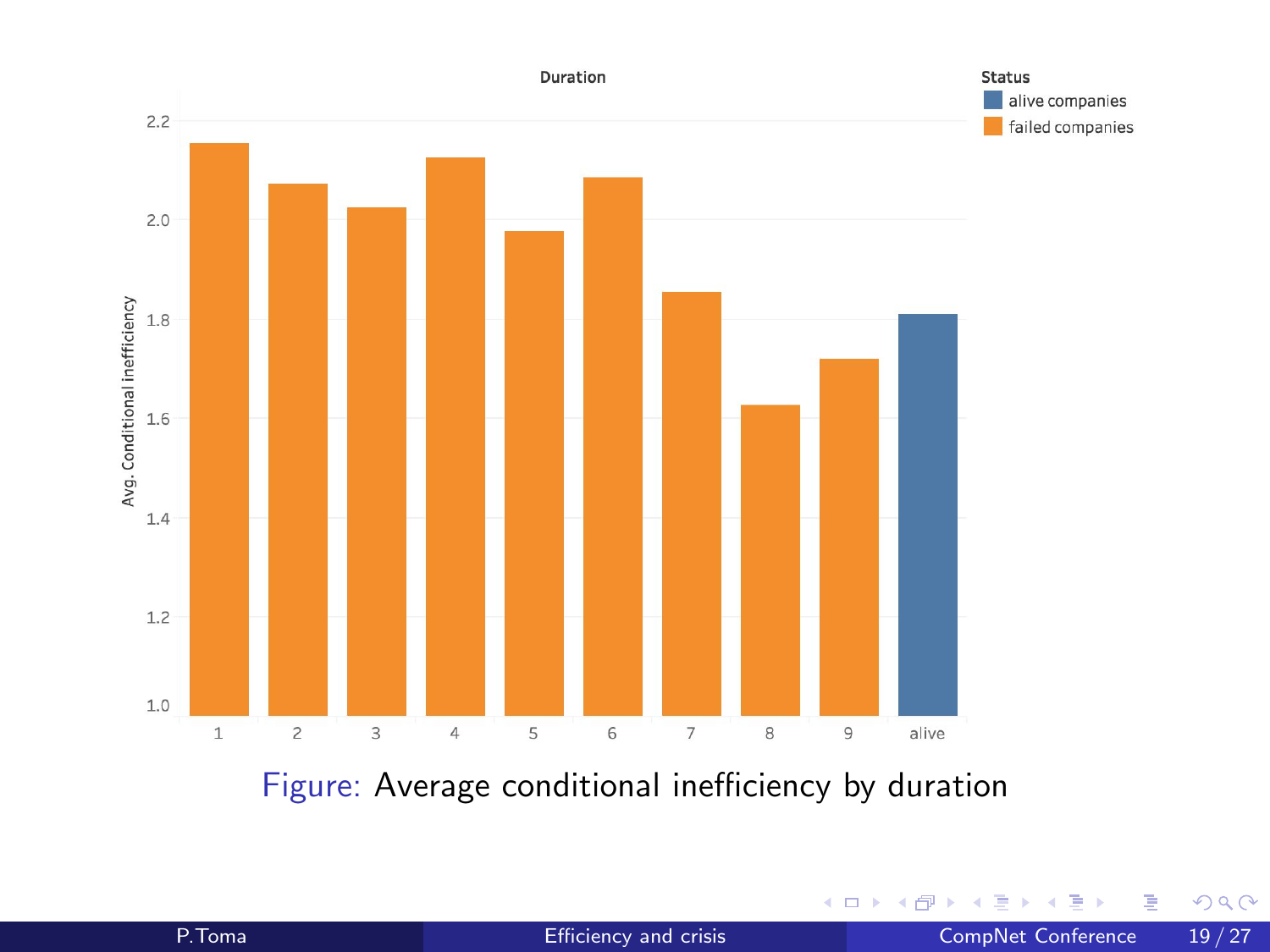

Figure: Average conditional inefficiency by duration, at last year of life of companies.

э

4 ロ ▶ (母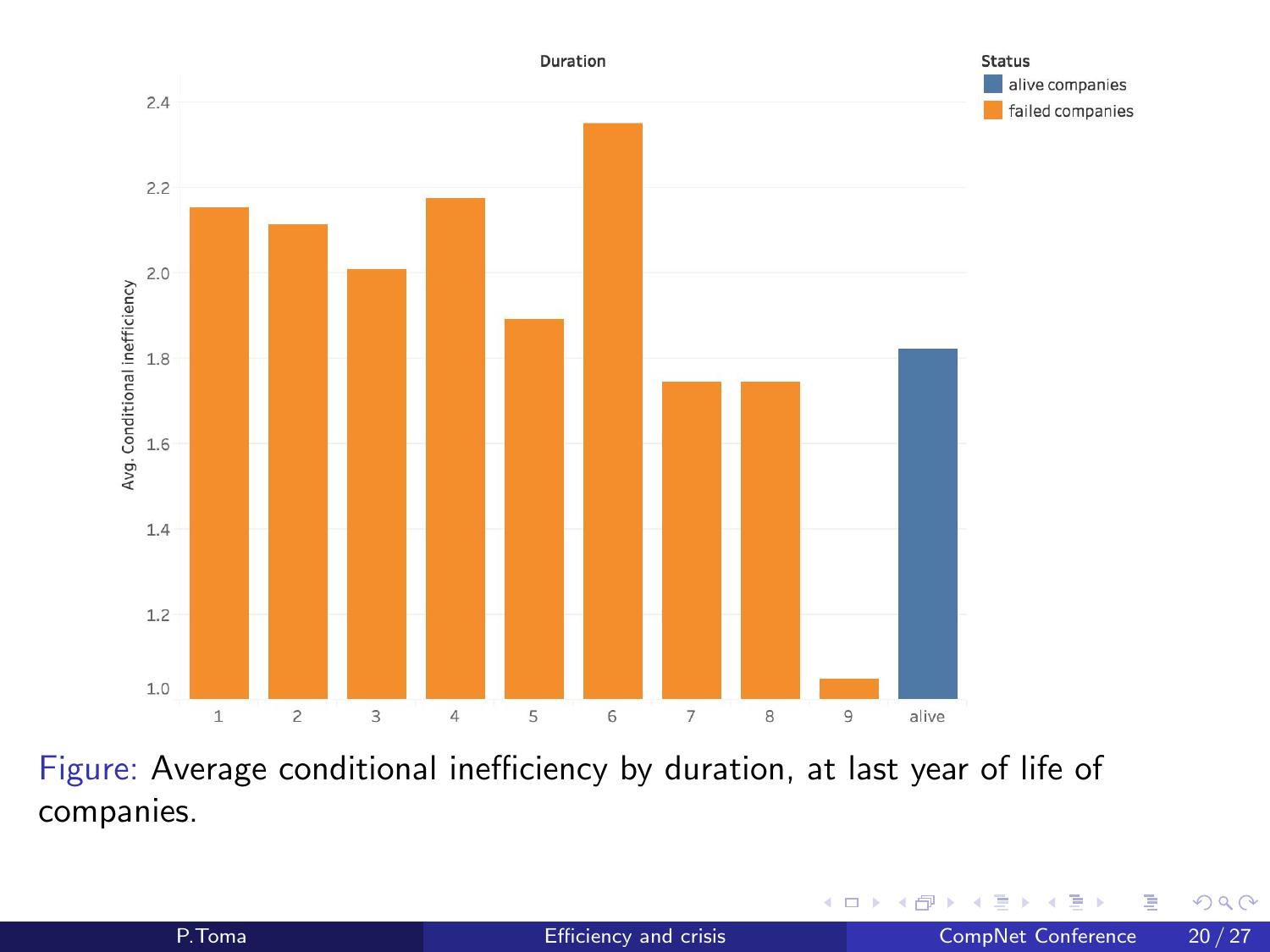

Figure: Average inefficiency registered in the years before the failure

Þ P. Toma **[Efficiency and crisis](#page-0-0)** CompNet Conference 21/27

Þ

41  $\sim$ 

**← ロ → → ← 何 →** 

÷,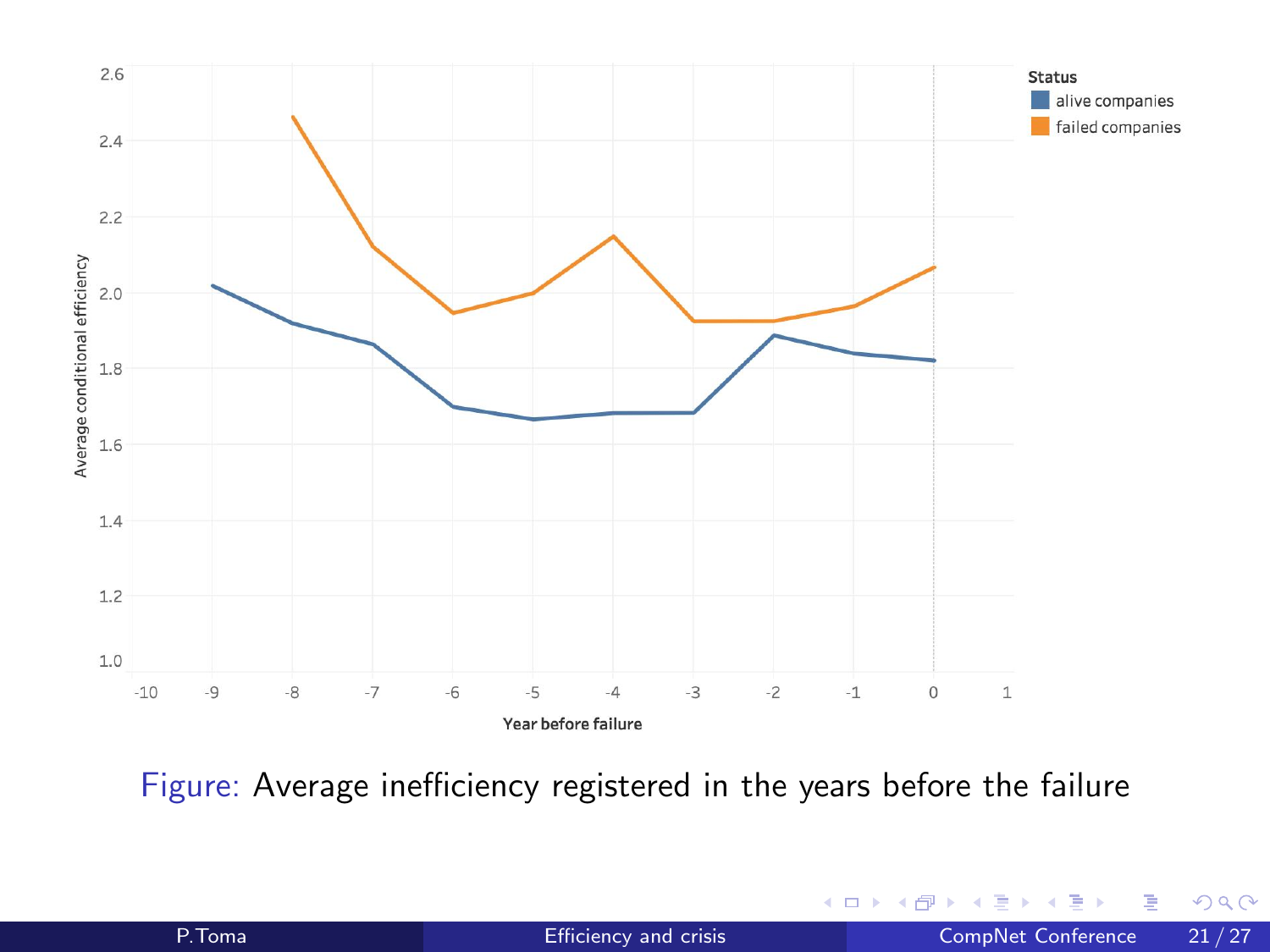

Figure: Average of conditional inefficiencies over the observation period, by duration

4 0 F ∢母 э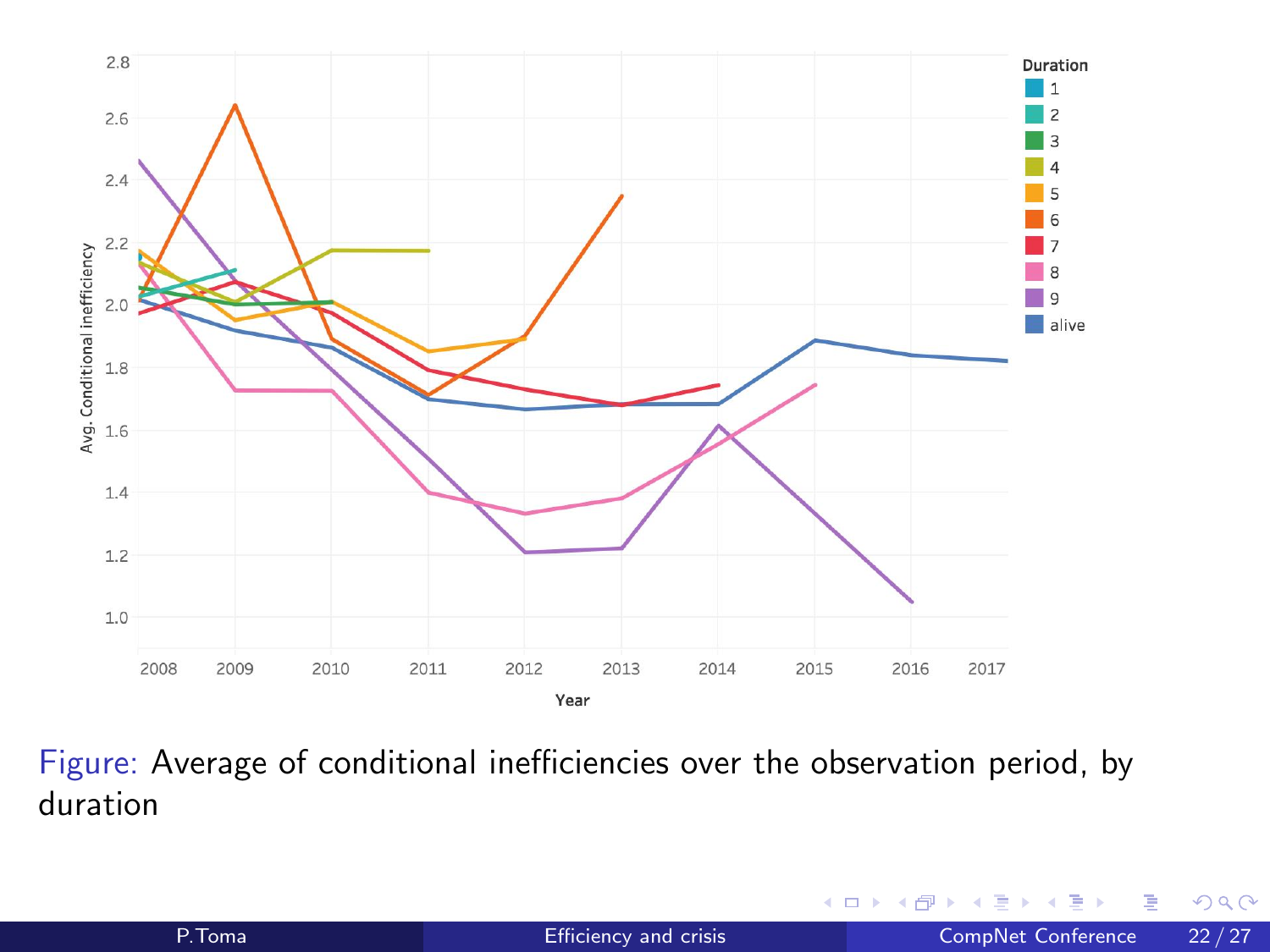The Cox partial likelihood is obtained by using Breslow's estimate of the baseline hazard function. Managerial inefficiency (proxy for management quality), technical inefficiency and conditional inefficiency are greater than 1 and are a measure of inefficiency. The results corresponding to the three considered measures of efficiency are shown in Equations I,II,III, respectively.

In addition, each equation involves net asset, liquid asset, investment rate and profitability: these variables come from established economic literature on survival analysis.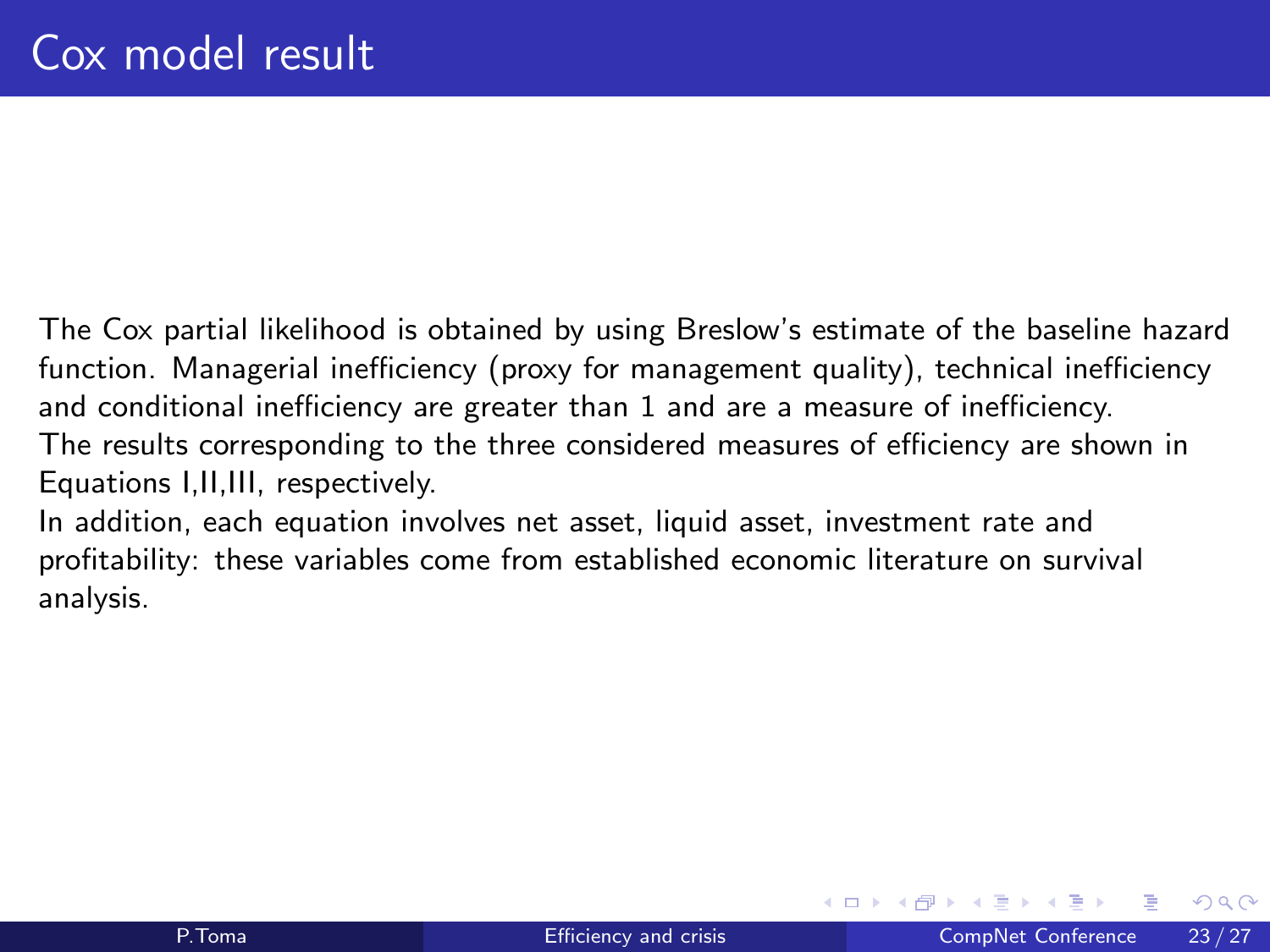|                                                                                                                 | MODEL I                                                                                                       |                                      | MODEL II                                                                                                            |                                      | MODEL III                                                                                                      |                                      | MODEL IV                                                                                                        |                                             |
|-----------------------------------------------------------------------------------------------------------------|---------------------------------------------------------------------------------------------------------------|--------------------------------------|---------------------------------------------------------------------------------------------------------------------|--------------------------------------|----------------------------------------------------------------------------------------------------------------|--------------------------------------|-----------------------------------------------------------------------------------------------------------------|---------------------------------------------|
|                                                                                                                 | coef                                                                                                          | HR.                                  | coef                                                                                                                | HR.                                  | coef                                                                                                           | HR.                                  | coef                                                                                                            | HR.                                         |
| Net asset<br>DEAMANAGERIAL<br>DEA<br>ZDEA<br>Liquid asset<br>Investment rate<br>Profitability                   | $-4.53e-05$<br>$(1.62e-01)$ **<br>1.65e-02<br>$(-3.90e-02)$ ***<br>(-1.23e-01)**                              | 1.00<br>1.17<br>1.01<br>0.96<br>0.88 | (-4.47e-05)***<br>$(3.11e-01)$ ***<br>$2 - 74e - 02$<br>$(-3.89e-02)$ ***<br>$(-1.19e-01)**$                        | 1.00<br>1.36<br>1.03<br>0.96<br>0.88 | $(-4.44e-05)$ ***<br>$(3.26e-01)$ ***<br>2.67e-02<br>$(-3.87e-02)$ ***<br>$(-1.18e-01)**$                      | 1.00<br>1.38<br>1.02<br>0.96<br>0.88 | (-4.38e-05)***<br>$-1.122e-01$<br>$(4.96e-01)^*$<br>(-3.85e-02)***<br>$(-1.19e-01)$ **                          | 1.00<br>0.89<br>1.64<br>. .<br>0.96<br>0.88 |
| Concordance<br>Likelihood ratio test<br>Wald test<br>Score (logrank) test<br>Global p-value<br>n<br>N of events | 0.69<br>38.55 on 5 df, $p=3e-07$<br>65.28 on 5 df, $p=1e-12$<br>72.25 on 5 df, p=3e-14<br>0.17<br>2240<br>171 |                                      | 0.66<br>41.94 on 5 df, $p=6$ e-08<br>69.73 on 5 df, $p=1e-13$<br>$72.36$ on 5 df, $p=3e-14$<br>0.188<br>2240<br>171 |                                      | 0.66<br>42.28 on 5 df, $p=5e-08$<br>70.17 on 5 df, $p=9e-14$<br>73.08 on 5 df, p=2e-14<br>0.102<br>2240<br>171 |                                      | 0.65<br>42.75 on 5 df, $p=4$ e-08<br>68.28 on 5 df, $p=2e-13$<br>72.14 on 5 df, p=4e-14<br>0.128<br>2240<br>171 |                                             |

Table: In this table we show the results of the Hazard model.

一 4 (国)

٠  $\sim$ 

**K ロ ▶ K 何 ▶** 

重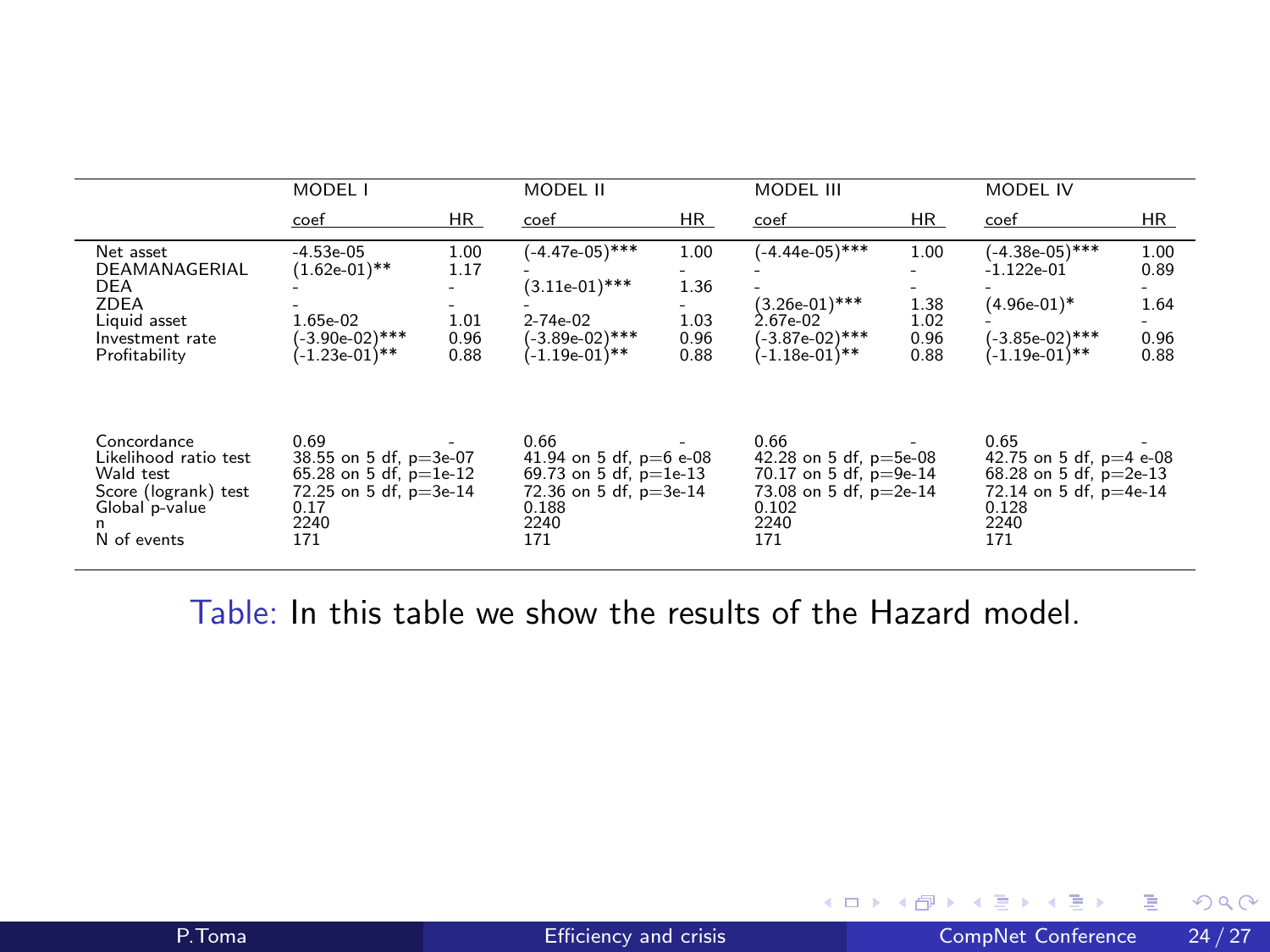#### <span id="page-30-0"></span>Conclusion

Ε

 $299$ 

イロト イ部 トイヨ トイヨト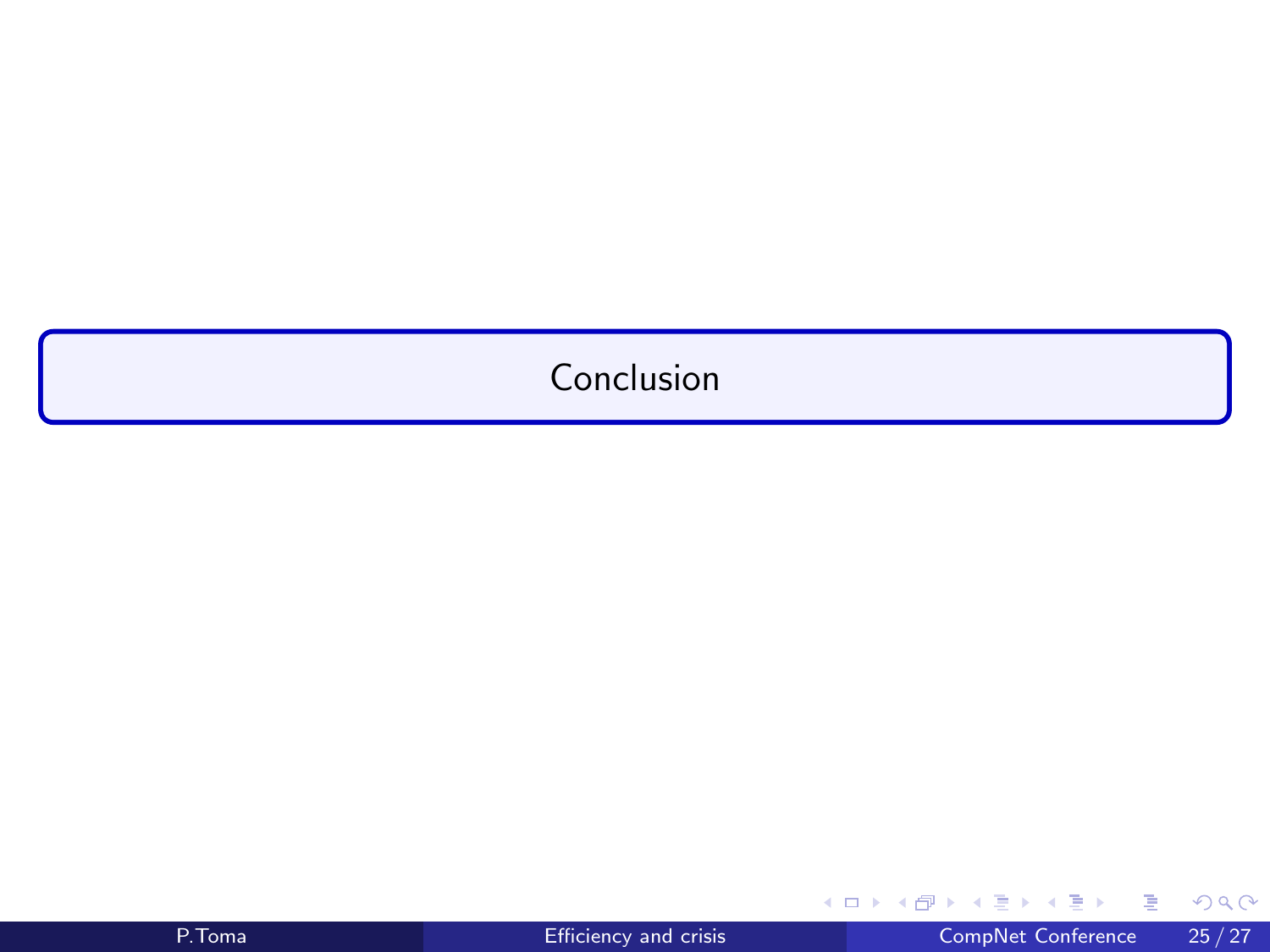- There is a strong impact of infrastructure on productivity at firm level;
- The empirical evidence shows that inefficiency scores (managerial, technical and conditional) can reliably predict the probability of default.
- The probability of failure was higher for conditionally inefficient companies, as reflected in the measures of both managerial and technical inefficiency. This emphasizes on the role of infrastructure level on productivity and, consequently, on the survival of companies.